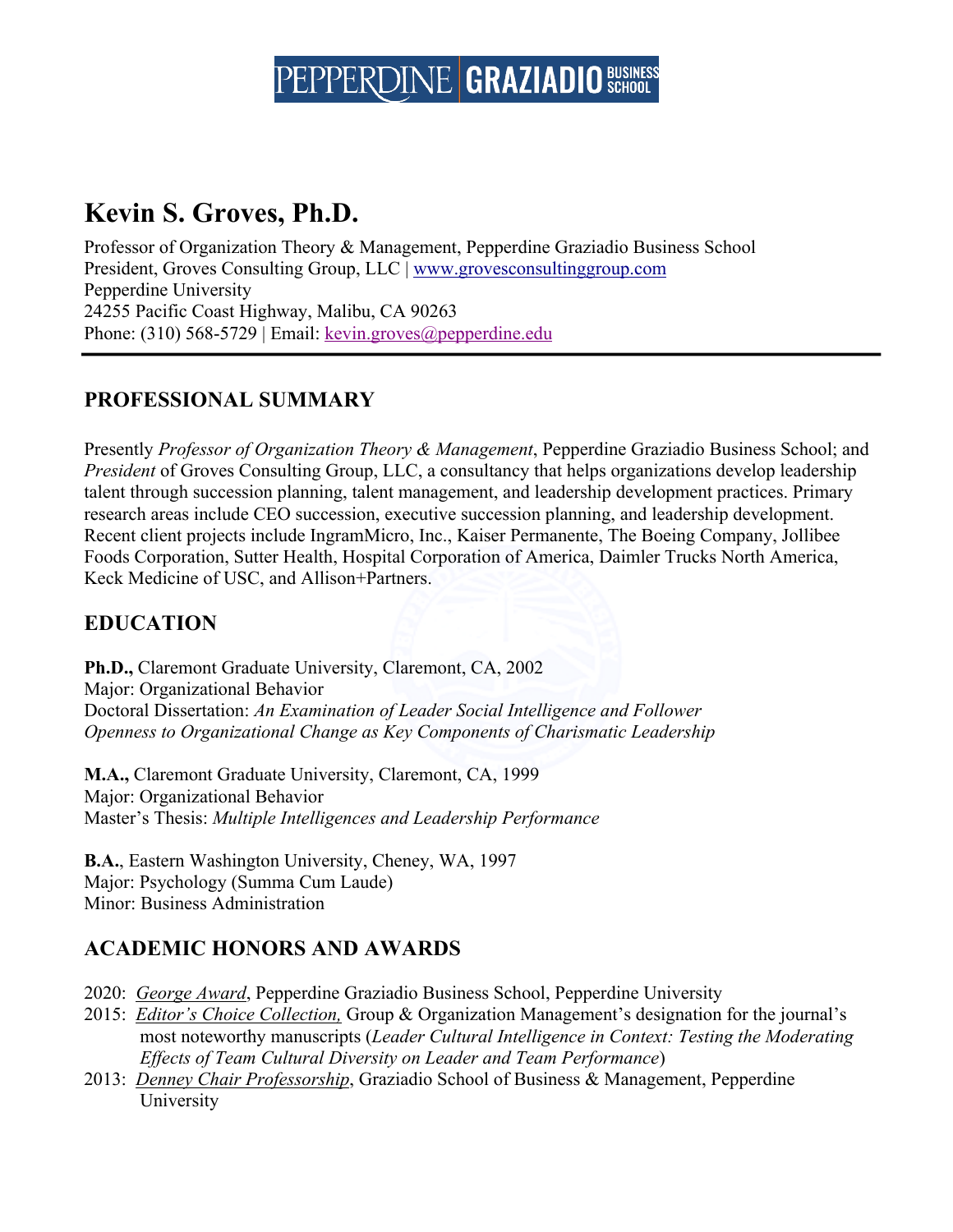- 2011: *Best Paper Proceedings,* International Management (IM) Division, Academy of Management Meeting, San Antonio, TX
- 2011: *Top Rated Papers Award*, Society of Industrial/Organizational Psychology (SIOP) Meeting, Chicago, IL
- 2010: *Rothschild Applied Research Fellow Award*, Graziadio School of Business and Management, Pepperdine University
- 2010: *Best Paper Award Nominee*, Western Academy of Management Meeting, Kona, HI
- 2009: *Ascendant Scholar Award*, Western Academy of Management, Midway, UT
- 2008: *Julian Virtue Professorship*, Graziadio School of Business & Management, Pepperdine University
- 2008: *Outstanding Paper Award*, Training & Development Division, Emerald Literati Network
- 2007: *Best Paper Proceedings,* Managerial and Organizational Cognition (MOC) Division, Academy of Management Meeting, Philadelphia, PA
- 2006: *Best Paper Award*, Western Academy of Management Meeting, Long Beach, CA
- 2006: *Top Twenty Rated Papers Award*, Society of Industrial/Organizational Psychology (SIOP) Meeting, Dallas, TX
- 2006: *Outstanding Paper Award*, International Symposium on Entrepreneurship Research and Education, Nankai University, Tianjin City, China
- 2004: *Best Paper Award,* Managerial and Organizational Cognition (MOC) Division, Academy of Management Meeting, New Orleans, LA
- 2003: *Best Paper Award*, Western Academy of Management Meeting, Palm Springs, CA
- 2002: *Arthur H. Brayfield Dissertation Award*, Claremont Graduate University
- 2002: *Honorable Mention, Kenneth E. Clark Research Award*, Center for Creative Leadership

### **TEACHING EXPERIENCE**

**Pepperdine University, Pepperdine Graziadio Business School,** Malibu, CA

**Professor of Organizational Theory & Management**, 2020-present **Associate Professor of Organizational Theory & Management,** 2012-2020 **Assistant Professor of Organizational Theory & Management,** 2008-2012

Instructional Areas: Organization Design & Strategic Alignment; Talent Management; Organizational Leadership; Management & Leadership Development; Organization Development & Change.

Courses Taught: *Strategies for Designing and Leading Effective Organizations* (EDBA); *Talent Management* (MSHR & MSML); *Managing Organizations* (BSM); *Advanced Principles of Organization and Leadership* (FEMBA); *Theories & Models of Organization* (FTMBA & MSGB); *Leadership and Organizational Success* (FTMBA).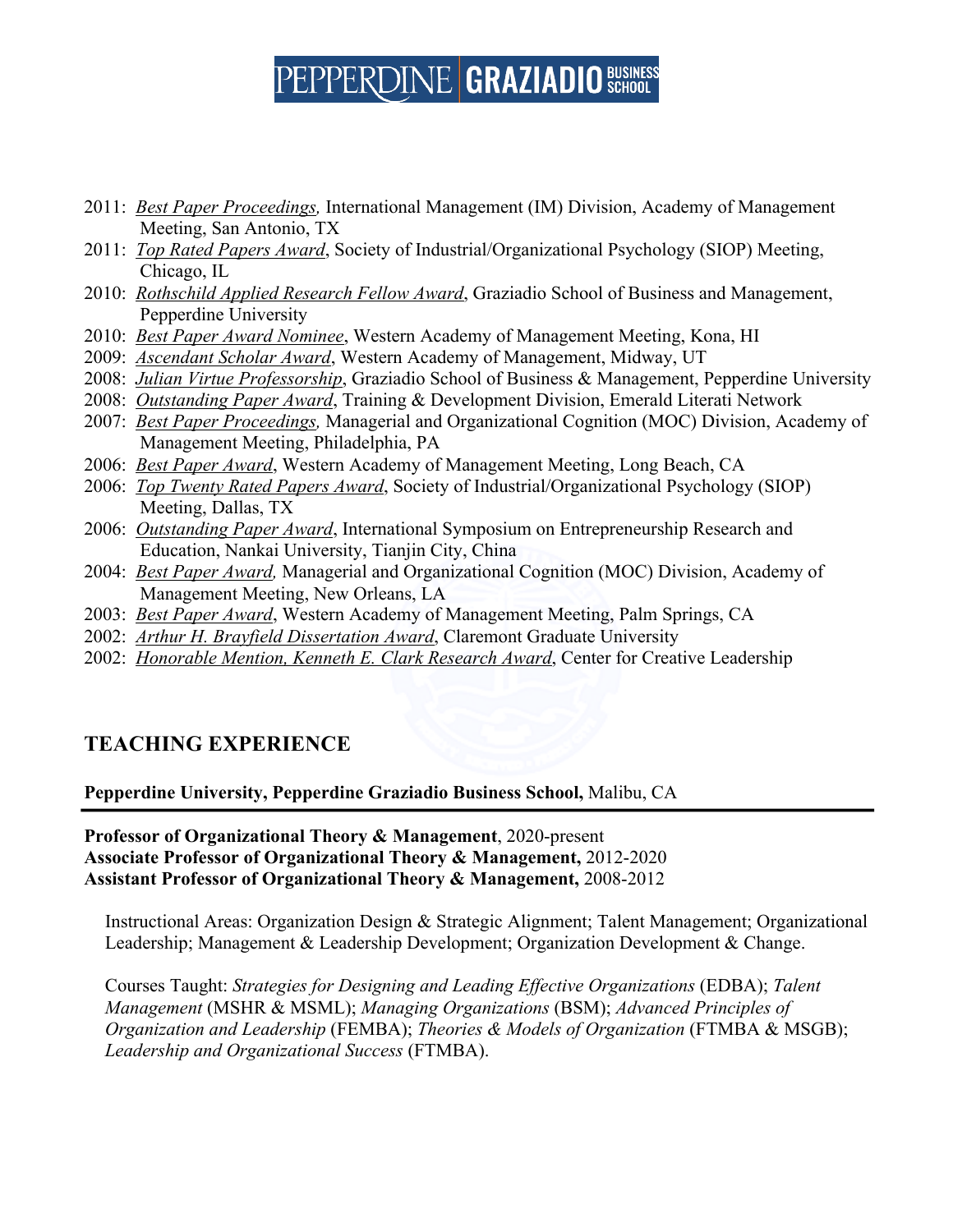#### **California State University, College of Business & Economics,** Los Angeles, CA

#### **Assistant Professor of Management,** 2003-2008

Courses Taught: Managerial Skills & Business Ethics (MBA), Managing Employee Motivation (MBA), Management (MBA), Organizational Behavior, and Organization Development & Change.

#### **University of California, The Paul Merage School of Business,** Irvine, CA

#### **Instructor,** 2007

Courses Taught: Organizational Change (MBA).

#### **Claremont Graduate University, School of Behavioral & Organizational Sciences,** Claremont, CA

 **Adjunct Professor**, 2005-2007 Courses Taught: Organization Development & Change (PhD).

#### **Loyola Marymount University, Hilton College of Business Administration,** Los Angeles, CA

#### **Adjunct Professor,** 2001-2003

Courses Taught: Leadership in Organizations, and Human Resource Management.

### **RESEARCH EXPERIENCE**

#### **Authored Books**

Groves, K. (2017). *Winning Strategies: Building a Sustainable Leadership Pipeline through Talent Management and Succession Planning*. Bozeman, MT: Second River Healthcare Press.

### **Refereed Journal Publications**

Lacey, M., & Groves, K. (2020). Approaches to develop high potential talent: Intended and unintended consequences. Accepted for publication in the Companion to Talent Management (Routledge Companions, Edited by Ibraiz Tarique).

Groves, K. (2020). Are you ready to lead Generation Z?: Core competencies for  $21<sup>st</sup>$  century business leaders. *Leadership Excellence* (HR.com). 37 (3): 1-7. https://www.hr.com/en/magazines/leadership\_excellence\_essentials/march\_2020\_leadership/are-youready-to-lead-gen-z\_k7esvmpr.html?s=8PqnELoBZlkeT8dr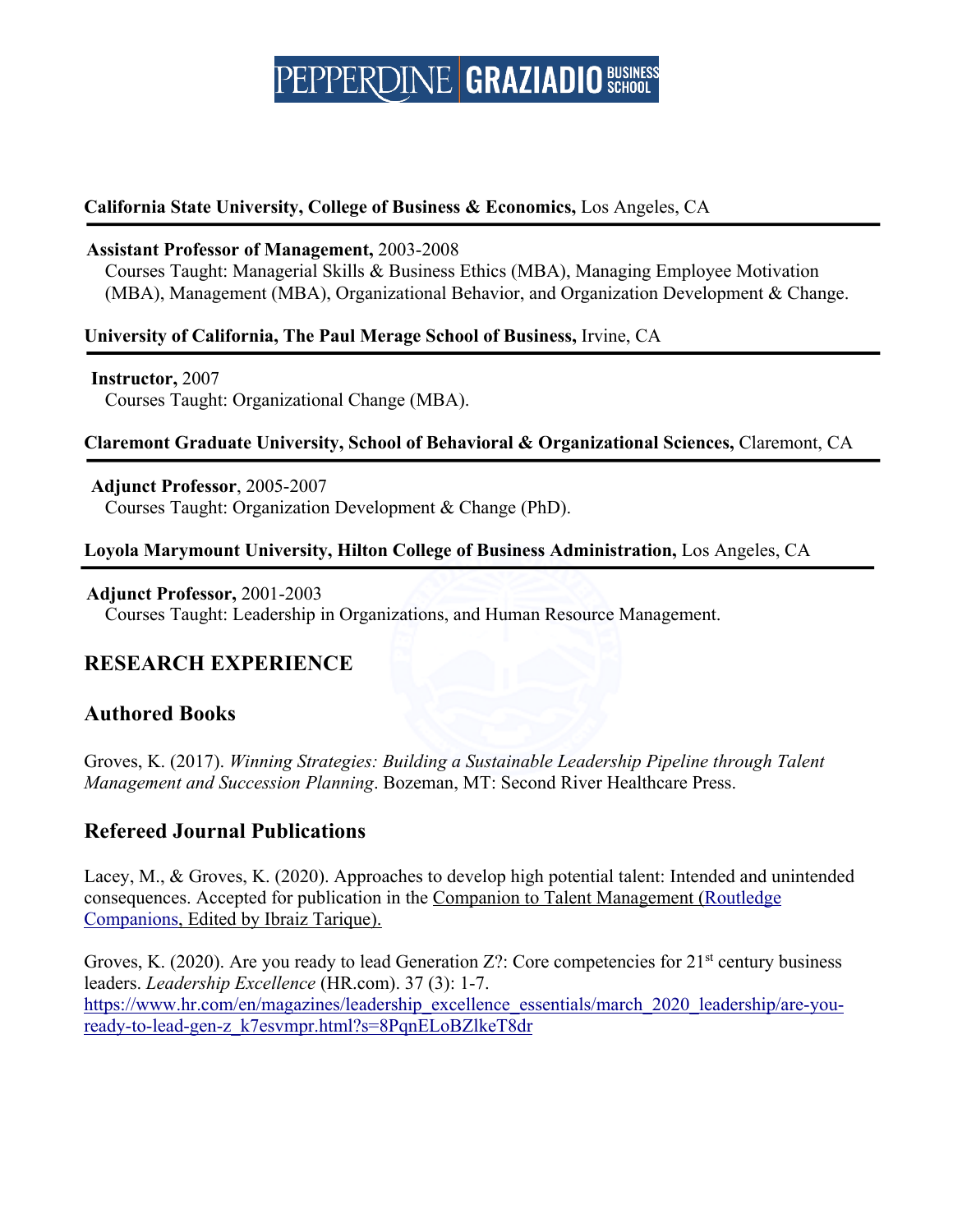Groves, K. (2019). Confronting an inconvenient truth: Developing succession management capabilities for the inevitable loss of executive talent. Organizational Dynamics, 48 (4): 1-12. (https://doi.org/10.1016/j.orgdyn.2018.07.001).

Groves, K. (2019). #MeToo movement exposes lack of succession planning. Chief Executive (January 9, 2019). https://chiefexecutive.net/metoo-movement-exposes-succession-planning/

Groves, K. (2019). Examining the impact of succession management practices on organizational performance: A national study of U.S. hospitals. Health Care Management Review, October-December: 356-365.

https://journals.lww.com/hcmrjournal/Abstract/publishahead/Examining the impact of succession man agement.99734.aspx.

Groves, K. (2018). Three ways Snap Inc. can weather its internal storm. Chief Executive (September 25, 2018). https://chiefexecutive.net/three-ways-snap-inc-weather-storm/

Groves, K. (2017). The business case for succession management capabilities: Evidence-based strategies for developing talent and sustaining leadership continuity. *Graziadio Business Review*, Volume 20, Issue 1. Available at http://gbr.pepperdine.edu/2017/04/the-business-case-for-succession-managementcapabilities/.

Vance, C., White, J., Groves, K., Paik, Y., & Guo, L. (2016). Comparing thinking style and ethical decision-making between Chinese and U.S. students: Potential for future clash? Journal of Business Ethics Education, 13: 117-146.

Groves, K. (2016). Transformational leadership and follower reactions to change: A moderated mediation model of follower values and organization change magnitude. Journal of Leadership and Organizational Studies, August: 1-14.

Groves, K., & Vance, C. (2015). Linear and nonlinear thinking: A multidimensional model and measure. Journal of Creative Behavior, 49 (2): 111-136.

Groves, K., Feyerherm, A., & Gu, M. (2015). Examining cultural intelligence and cross-cultural negotiation effectiveness. Journal of Management Education, 39 (2): 209-243.

Groves, K. (2014). Identifying high-potential healthcare leaders: Key findings from a qualitative study of exemplary health systems. *Healthcare Workforce Advisor (HealthStream, Inc.),* Summer: 10-15.

Ettlie, J., Groves, K., Vance. C., & Hess, G. (2014). Cognitive style and innovation in organizations. European Journal of Innovation Management, 17 (3): 311-326.

Groves, K. (2014). Examining leader-follower congruence of social responsibility values in transformational leadership. Journal of Leadership and Organizational Studies, 21 (3): 227-243.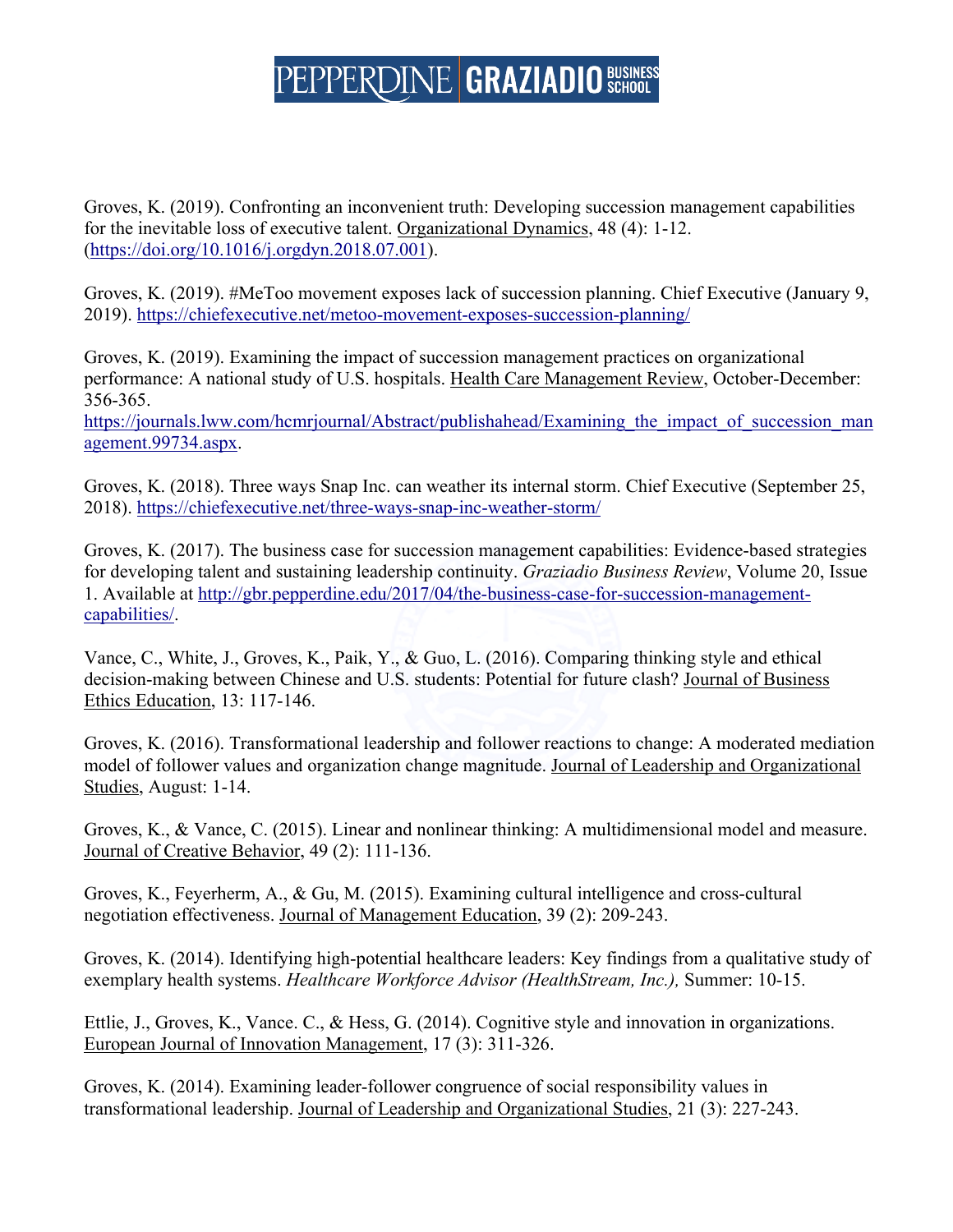Lacey, M., & Groves, K. (2014). Talent management collides with corporate social responsibility: Creation of inadvertent hypocrisy. Journal of Management Development, 33 (4): 399-409.

Vance, C., Groves, K., Hess, G., & White, J. (2013). The rational side of EQ: Illuminating emotional intelligence through the lens of linear/non-linear thinking style. International Journal of Social Science Research, 2: 16-25.

Groves, K. (2013). Talent management success factors: Evidence-based strategies for driving hospital performance outcomes. HR Pulse (American Society for Health Care Human Resources Administration), Summer: 34-36.

Groves, K., & LaRocca, M. (2012). Does transformational leadership facilitate follower beliefs in corporate social responsibility? A field study of leader personal values and follower outcomes. Journal of Leadership and Organizational Studies, 19 (2): 215-229.

Vance, C., Groves, K., Gale, J., & Hess, G. (2012). Would future entrepreneurs be better served by avoiding university business education? Examining the effect of higher education on business student thinking style. Journal of Entrepreneurship Education, 15: 127-141.

Groves, K., & LaRocca, M. (2011). Responsible leadership outcomes via stakeholder CSR values: Testing a values-centered model of transformational leadership. Journal of Business Ethics, 98 (1): 37- 55.

Groves, K., & LaRocca, M. (2011). An empirical study of leader ethical values, transformational and transactional leadership, and follower attitudes toward corporate social responsibility. Journal of Business Ethics, 103 (4): 511-528.

Monson, J., & Groves, K. (2011). Leveraging action learning as a talent management strategy during economic uncertainty. Graziadio Business Review, 14 (3): 1-6.

Groves, K., & Feyerherm, A. (2011). Leader cultural intelligence in context: Testing the moderating effects of team cultural diversity on leader and team performance. Group & Organization Management, 36 (5): 535-566.

Groves, K., Vance, C., & Choi, D. (2011). Entrepreneurial cognition: Examining the thinking style differences between entrepreneurs and business managers, accountants, and actors. Journal of Small Business Management, 49 (3): 438-466.

Groves, K. (2011). Talent management best practices: How exemplary health care organizations create value in a down economy. Health Care Management Review, 36 (3): 227-240.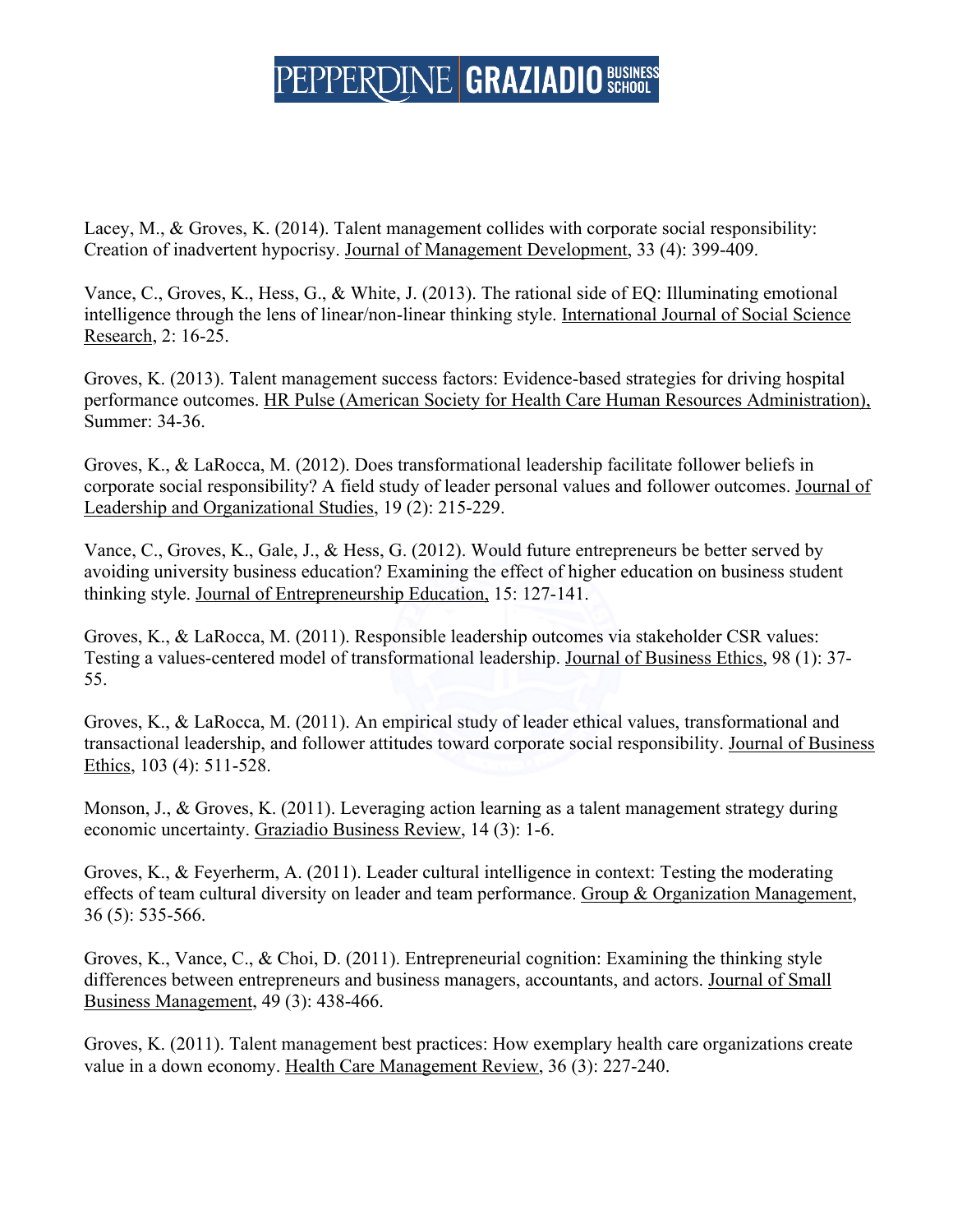Paik, Y., Groves, K., Vance, C., & Li, D. (2011). Linear/nonlinear thinking style and ethical decisionmaking: U.S. versus Chinese Managers. Academy of Management Best Paper Proceedings, IM: 1-6.

Groves, K. (2010). Talent management best practices: How exemplary organizations confront the emerging leadership crisis. Graziadio Business Report, 13 (1): 1-6.

McEnrue, M.P., Groves, K., & Shen, W. (2010). Emotional intelligence training: Evidence regarding its efficacy for developing leaders. Leadership Review, 10 (Winter): 3-26.

Groves, K., & Vance, C. (2009). Examining thinking style, EQ, and organizational commitment. Journal of Managerial Issues, 21 (3): 344-366.

McEnrue, M.P., Groves, K., & Shen, W. (2009). Emotional intelligence training: The role of openness to experience, self-efficacy, and receptivity to feedback in enhancing gains achieved. Journal of Management Development, 28 (2): 150-174.

Vance, C., Zell, D., & Groves, K. (2008). Considering Individual Linear/Nonlinear Thinking Style and Innovative Corporate Culture. International Journal of Organizational Analysis. 16 (4): 232-248.

Groves, K., & Paunescu, C. (2008). Examining the antecedents and outcomes of Romanian entrepreneurial orientation. Management & Marketing Journal, 3 (3): 3-18.

Groves, K., Vance, C., & Choi, D. (2008). An examination of the nonlinear thinking style profile stereotype of successful entrepreneurs. Journal of Enterprising Culture, 16 (2): 133-159.

Groves, K., McEnrue, M. P., & Shen, W. (2008). Measuring and developing the emotional intelligence of leaders. Journal of Management Development, 27 (2): 225-244.

Groves, K., Vance, C., & Paik, Y. (2008). Linking linear/nonlinear thinking style balance and managerial ethical decision-making. Journal of Business Ethics*,* 80 (2): 305-325.

Groves, K., & Vance, C. (2007). Examining the affective commitment outcomes of managerial balanced thinking and emotional intelligence in high emotional labor contexts. Academy of Management Best Paper Proceedings, MOC: 1-6.

Vance, C., Groves, K., Paik, Y., & Kindler, H. (2007). Understanding and measuring linear/nonlinear thinking style for enhanced management education and professional practice. Academy of Management Learning & Education, 6 (2): 167-185.

Groves, K. (2007). Integrating leadership development and succession planning best practices. Journal of Management Development, 26 (3): 239-252.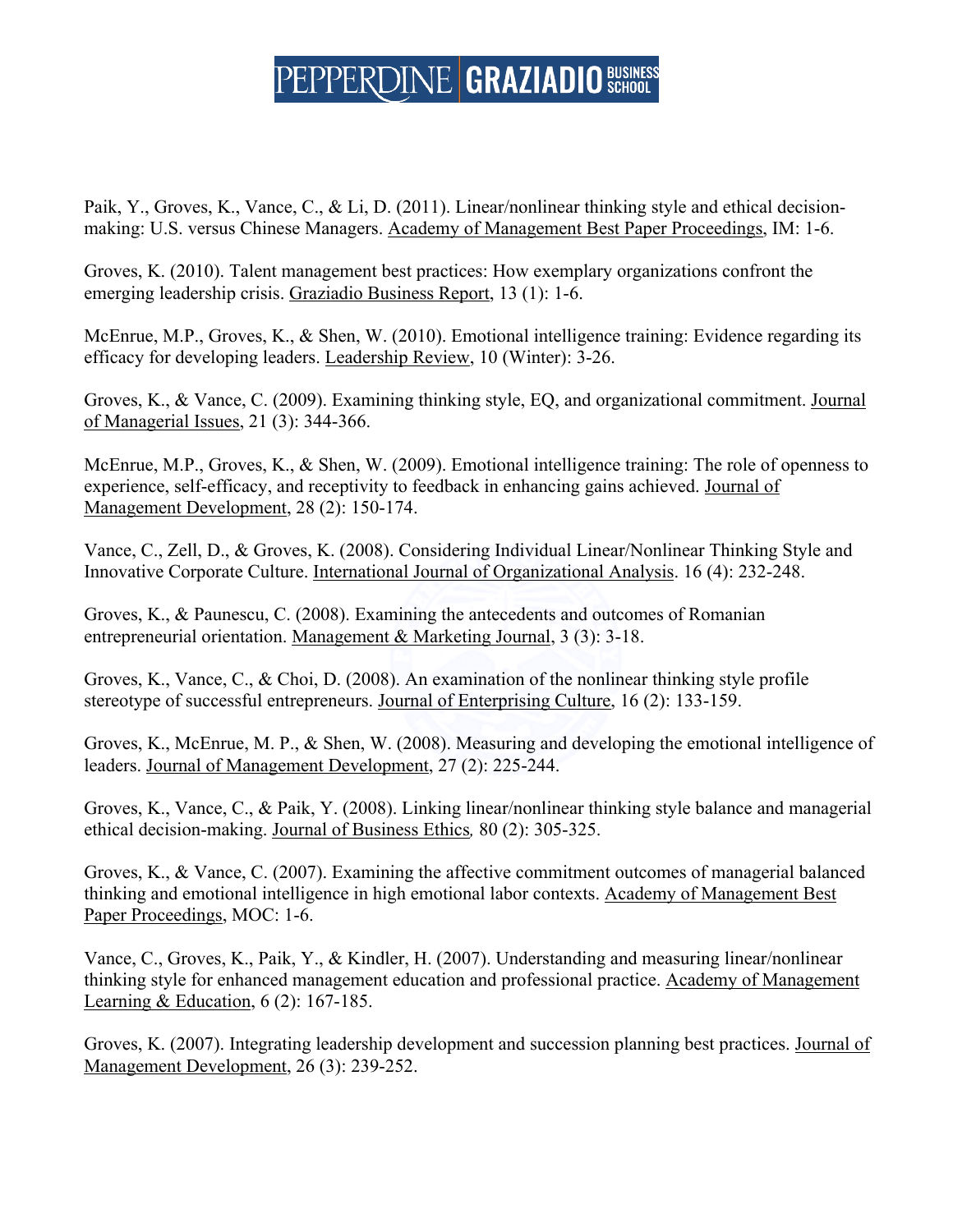Vance, C., Groves, K., & Guo, L. (2006). Mainland Chinese—US entrepreneur comparison of linear/nonlinear thinking style profiles: Implications for national entrepreneurial success. International Journal of Business Research, 6 (3): 26-34.

Groves, K. (2006). Leader emotional expressivity, visionary leadership, and organizational change. Leadership and Organization Development Journal, 27 (7): 565-582.

Groves, K. (2006). View from the top: CEO perspectives on executive development and succession planning practices in healthcare organizations. The Journal of Health Administration Education, 23 (1): 93-110.

McEnrue, M.P., & Groves, K. (2006). Choosing among tests of emotional intelligence: What's the evidence? Human Resource Development Quarterly, 17 (1): 9-42.

Groves, K. (2005). Linking leader skills, follower attitudes, and contextual variables via an integrated model of charismatic leadership. Journal of Management, 31 (2): 255-277.

Groves, K. (2005). Gender differences in social and emotional skills and charismatic leadership. Journal of Leadership & Organizational Studies, 11 (3): 30-46.

Vance, C., Groves, K., & Paik, Y. (2004). Measuring and building linear/nonlinear thinking style balance for enhanced performance. Academy of Management Best Paper Proceedings, MOC: F1-F6.

Groves, K. (2003). The contribution of leader social and emotional skills to leadership effectiveness during strategic organizational change. Leadership Review, 3 (Winter): 75-90.

### **Refereed Conference Proceedings & Presentations**

Groves, K. Developing and validating an executive potential assessment tool for succession planning. Accepted for presentation at the *2020 Academy of Management Annual Meeting*, Vancouver, B.C.

Groves, K., & Feyerherm, A. Identifying healthcare's future leaders: Development of a leadership potential model for healthcare organizations. Accepted for presentation at the *2020 Academy of Management Annual Meeting*, Vancouver, B.C.

Lee, J., Paik, Y., Vance, C., Li, D., & Groves, K. (2019). The evolution of business ethics in China and the United States: Convergence, Divergence, or Crossvergence? Paper presented at the Academy of International Business Annual Meeting, Copenhagen, Denmark.

Groves, K. (2018). Succession management capabilities: Requisite planning for the inevitable transition of executive talent. Paper presented at the Academy of Management Annual Conference, Chicago, IL.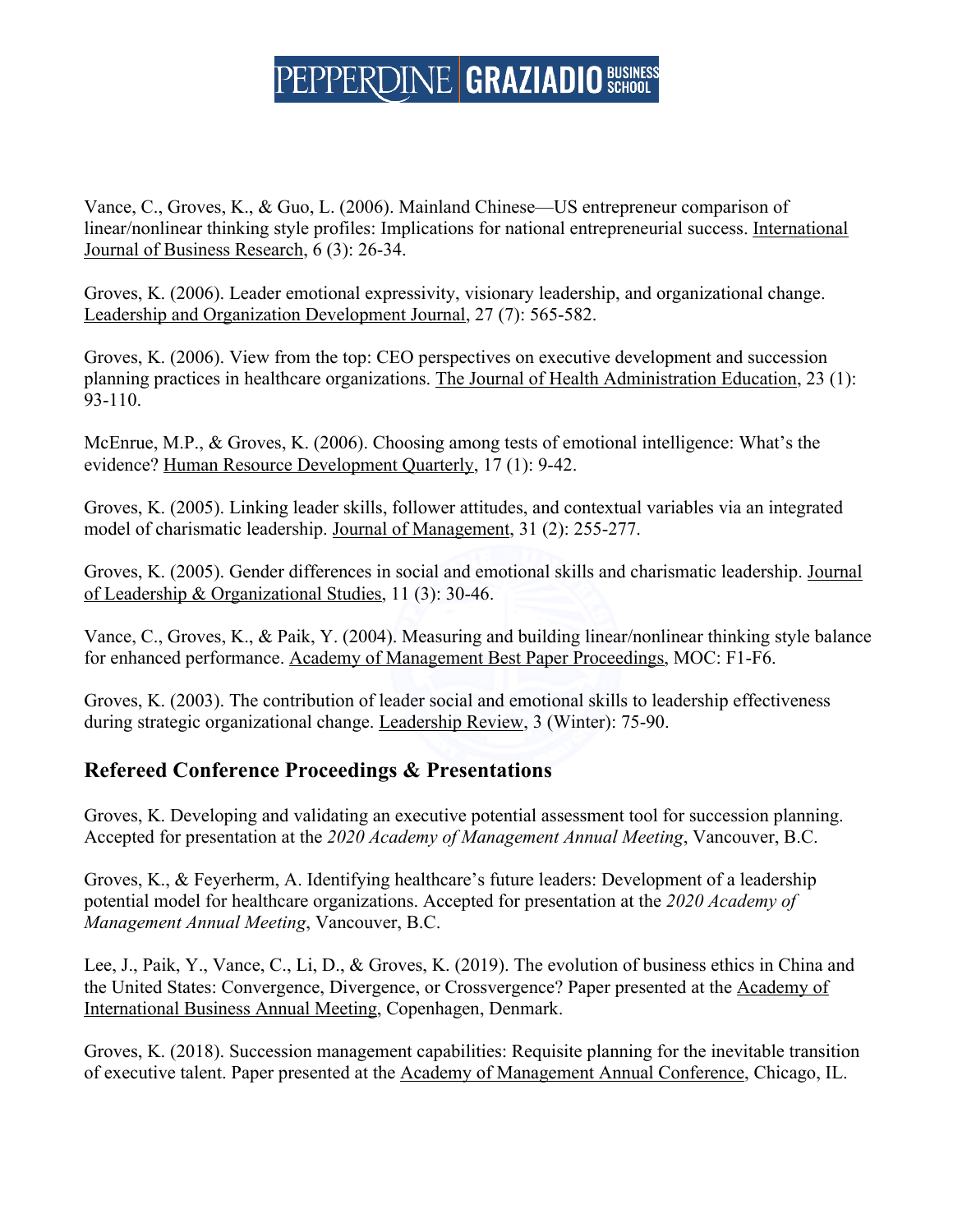Groves, K. (2017). Developing and validating a succession management assessment for healthcare organizations. Paper presented at the Academy of Management Annual Conference, Atlanta, GA.

Groves, K. (2017). Succession management at Sutter Health: A case study of leadership development and succession planning best practices. Paper presented at the Western Academy of Management, Palm Springs, CA.

Groves, K. (2017). Developing leaders through strategy execution: Kaiser Permanente's Strategic Leadership Program. Paper presented at the Western Academy of Management, Palm Springs, CA.

Groves, K. (2016). Assimilating new leaders during unprecedented change: Executive onboarding at Cleveland Clinic. Paper presented at the Academy of Management Annual Conference, Anaheim, CA.

Groves, K. (2015). Testing a moderated mediation model of transformational leadership, values, and organization change. Paper presented at the Academy of Management Annual Conference, Vancouver, BC.

Groves, K. (2015). Talent Management and Succession Planning Best Practices: Assessing Impact on Financial, Workforce, and Value-based Purchasing Metrics. American Hospital Association Health Forum, Washington, D.C.

Vance, C., Groves, K., Gale, J., & Hess, G. (2014). The impact of university business education on the thinking styles of prospective entrepreneurs: A longitudinal study. Academy of Business Research Conference, New Orleans, LA.

Vance, C., Groves, K., & Paik, Y., White, J. (2014). Future Clash? Comparing Chinese and US Student Thinking Style and Ethical Decision-Making. Western Academy of Management Annual Conference, Napa, CA.

Groves, K. (2014). Emerging evidence of the strategic impact and ROI of talent management practices. Society for Human Resource Management (Virginia Chapter), Hot Springs, VA.

Groves, K. (2013). Delivering value to patients and employees through exemplary talent management: Strategies that impact clinical, financial, and workforce metrics. American Hospital Association Health Forum, Washington, D.C.

Vance, C., & Groves, K. (2013). The value of high optimism for innovation and entrepreneurial success: The important medicating role of linear/nonlinear thinking style balance. Academy of Management Conference, Orlando, FL.

Smith, Z, & Groves, K. (2013). Developing high performing advancement leaders: Results from a nationwide survey. CASE Leadership Summit, San Francisco, CA.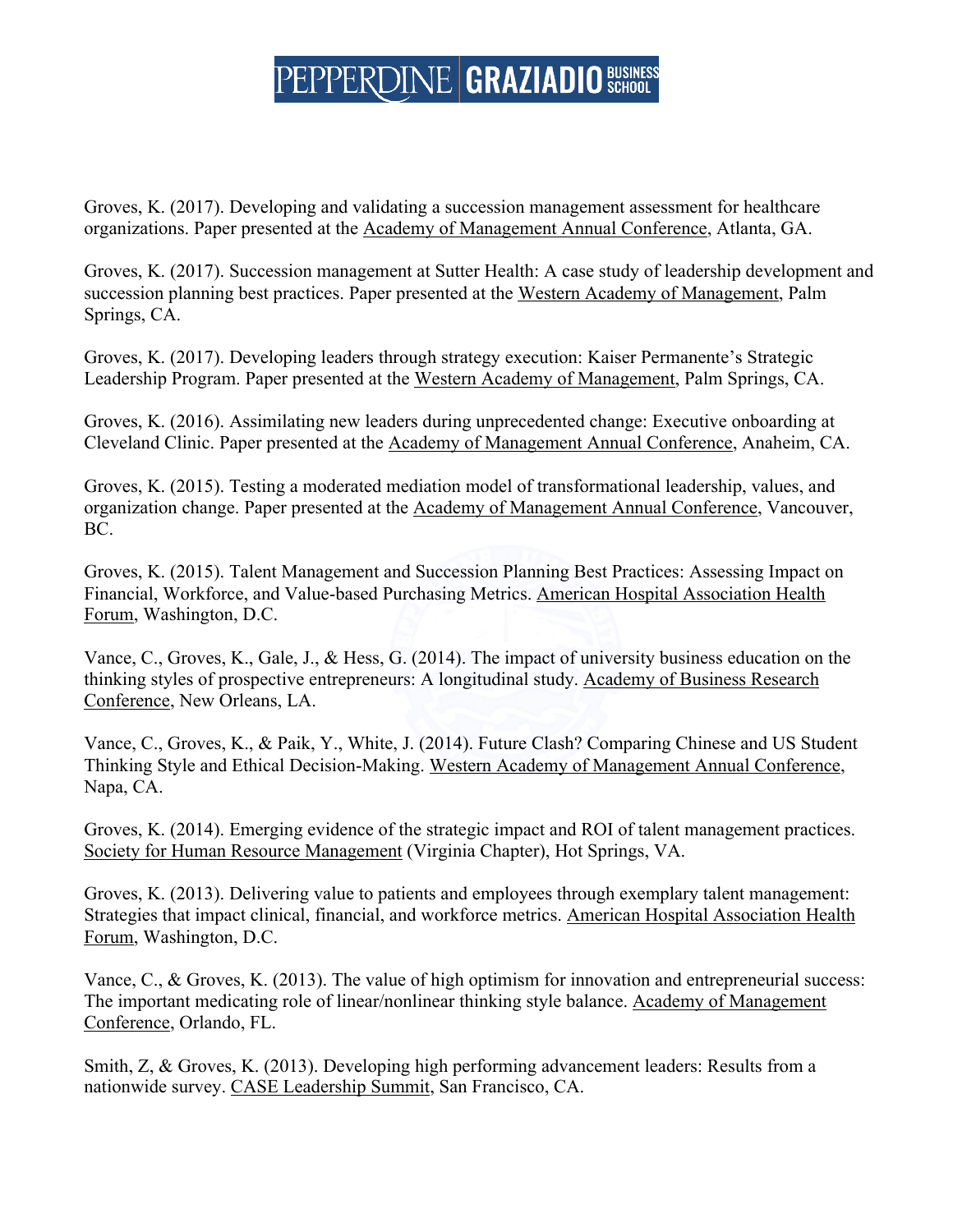Groves, K. (2013). Talent management characteristics of high-performing organization. CASE Strategic Talent Management Conference, Baltimore, MD.

Ettlie, J., Groves, K., & Vance, C. (2013). Cognitive style, occupations, and innovative behaviors. International Product Development Management Conference, Paris, France.

Paik, Y., Groves, K., & Vance, C. (2012). A Comparison of Ethical Decision-Making Between Chinese and American Managers: An Analysis Through the Lens of Linear/Nonlinear Thinking Style. Paper presented at the Academy of International Business Annual Conference, Washington, DC.

Groves, K. (2012). Examining Leader-Follower Congruence of Social Responsibility Values in Transformational Leadership. Paper presented at the Western Academy of Management Annual Conference, La Jolla, CA.

Vance, C., Groves, K., & Arrington, A. (2012). Avoiding the Perilous Scylla and Charybdis of Entrepreneurial Cognitive Bias Through Linear/Nonlinear Thinking Style Balance. Paper presented at the Western Academy of Management Annual Conference, La Jolla, CA.

Ettlie, J.E., Groves, K. S., & amp; Vance, C. M. (2011). The role of Thinking Style and Innovative Intentions for Optimal Creativity and Innovation in Organizations. Proceedings of the 44th Annual Hawaii International Conference on System Sciences, Honolulu, HI.

Groves, K., & Vance, C. (2011). Linear and nonlinear thinking: A multidimensional model and measure. Academy of Management Annual Meeting, San Antonio, TX.

Groves, K. (2011). Leader cultural intelligence and transformational leadership: Moderating effects of team diversity. Society of Industrial/Organizational Psychology Annual Conference, Chicago, IL.

Groves, K., & LaRocca, L. (2011). Leader personal values, transformational leadership and follower outcomes. Society of Industrial/Organizational Psychology Annual Conference, Chicago, IL. *Top Rated Paper Award*.

Groves, K., & LaRocca, M. (2010). Leader values and follower values congruence as key components of transformational leadership. Academy of Management Annual Meeting, Montreal, Canada.

Groves, K., & Feyerherm, A. (2010). Leader cultural intelligence in context: Testing the moderating effects of team cultural diversity on leader and team performance. Western Academy of Management Annual Meeting, Kona, HI. *Best Paper Award Nominee.*

Groves, K. (2010). Leader ethical values as key antecedents to transformational and transactional leadership. Western Academy of Management Annual Meeting, Kona, HI. *Best Paper Award Nominee.*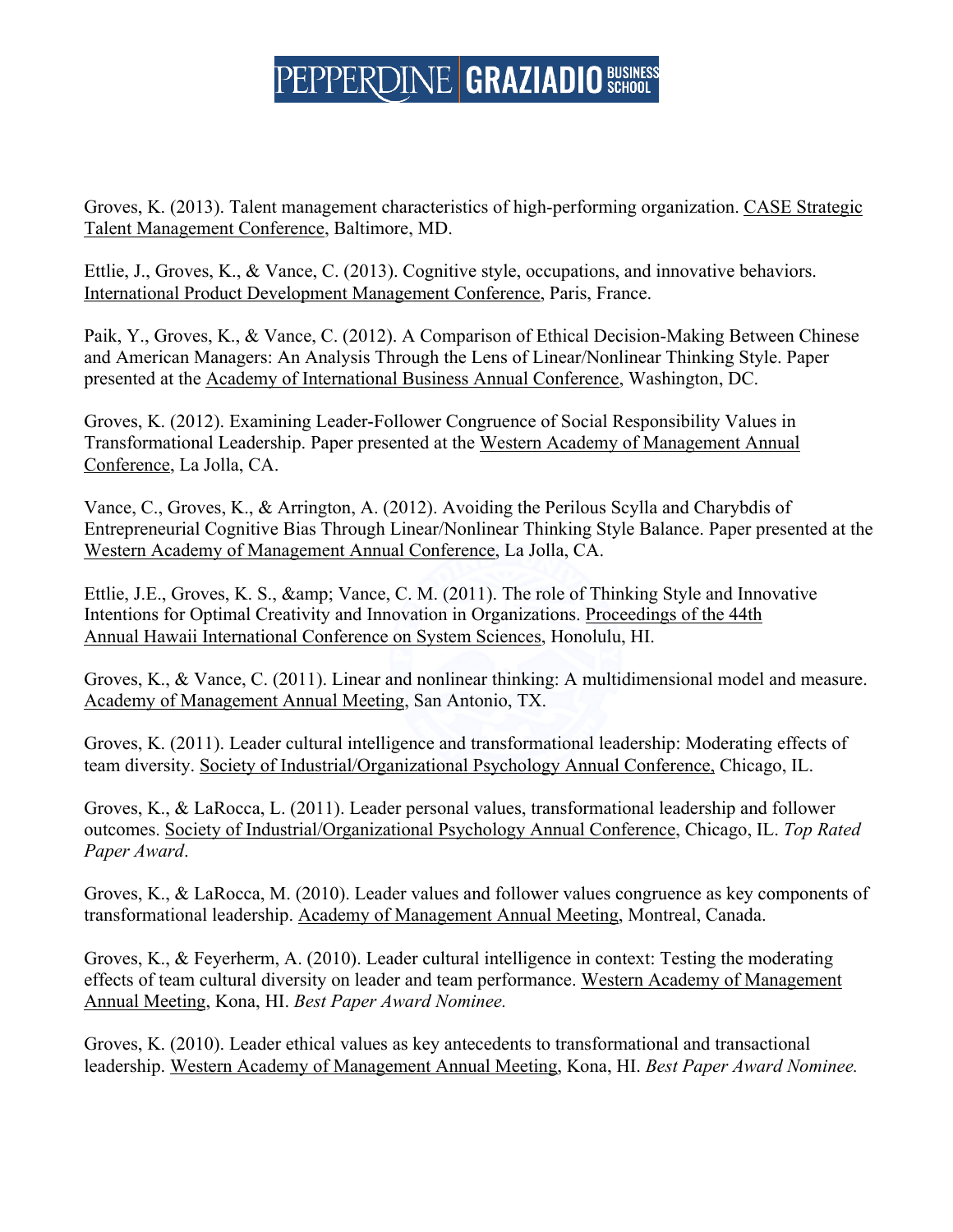Groves, K. (2010). The relationship between thinking style and entrepreneurial intent. Western Academy of Management Annual Meeting, Kona, HI.

Groves, K. (2010). Leader CQ in context: Testing moderating effects of team diversity. Society of Industrial and Organizational Psychology Annual Conference, Atlanta, GA.

Vance, C., & Groves, K. (2009) Toward a multidimensional framework of nonlinear thinking style. Academy of Management Annual Meeting, Chicago, Ill.

Vance, C., & Groves, K. (2009). Linear and nonlinear thinking styles in business and management education. Academy of Management Annual Meeting, Chicago, Ill.

Groves, K. (2009). The relationship between thinking style and entrepreneurial intent: A cross-cultural perspective. Academy of International Business Annual Meeting, San Diego, CA.

Vance, C., & Groves, K. (2009). The rational side of EQ: Examining the roles of linear and nonlinear thinking style in emotional intelligence. Western Academy of Management Annual Meeting, Midway, Utah.

Ettlie, J., Groves, K. & Vance, C. (2008). Thinking style and innovation intentions in organizations. Academy of Management Annual Meeting, Anaheim, CA.

Groves, K. & Vance, C. (2007). Enhancing corporate entrepreneurship through thinking style balance. Academy of Management Meeting, Philadelphia, PA.

Groves, K., McEnrue, M.P., & Shen, W. (2007). Managerial Emotional Intelligence, Affective Organizational Commitment, and Emotional Labor. Society of Industrial/Organizational Psychology (SIOP) Meeting, New York, NY.

Groves, K. & Vance, C. (2007). Comparing corporate manager and entrepreneur thinking style profiles: Implications for enhancing corporate entrepreneurship and innovation effectiveness. Western Academy of Management Meeting, Missoula, MT.

Vance, C., Zell, D., McGrath, C., & Groves, K. (2007). Building and sustaining an innovative corporate culture through individual linear/nonlinear thinking style balance. Western Academy of Management Meeting, Missoula, MT.

Groves, K., McEnrue, M.P., & Shen, W. (2006). Measuring and developing the emotional intelligence of leaders. Academy of Management Meeting, Atlanta, GA.

Vance, C., Groves, K., & Guo, L. (2006). Linear/nonlinear thinking style balance and national entrepreneurial success: An exploratory comparison between mainland Chinese and US entrepreneurs.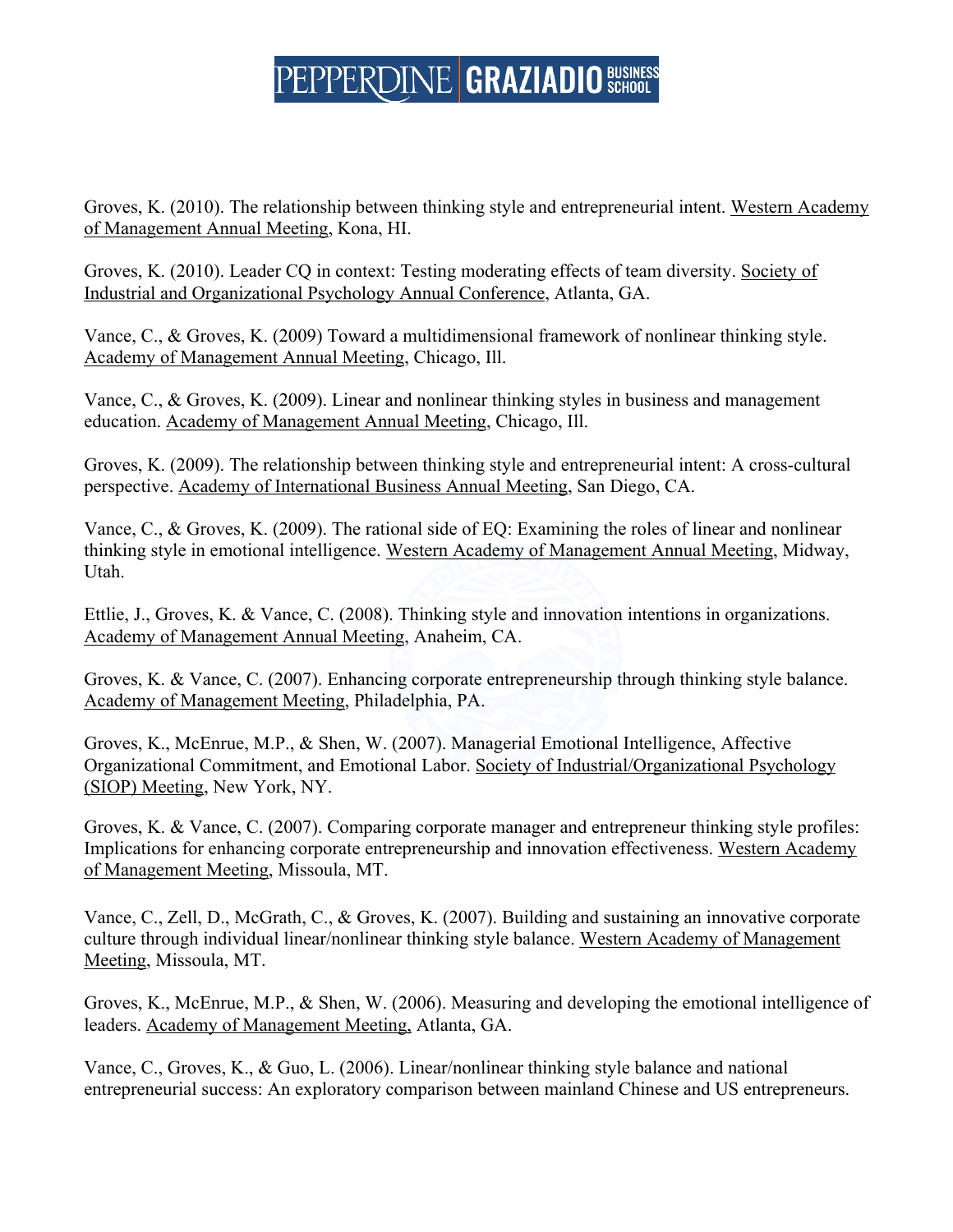International Symposium on Entrepreneurship Research and Education, Nankai University, Tianjin City, China. *Outstanding Paper Award*.

McEnrue, M.P., & Groves, K. (2006). Measuring and training emotional intelligence: A prerequisite for innovation. Western Academy of Management Meeting, Long Beach, CA. *Best Paper Award*.

Groves, K., McEnrue, M.P., & Shen, W. (2006). Preliminary validation of an emotional intelligence measure for employee development. 21<sup>st</sup> Annual Society of Industrial/Organizational Psychology Meeting, Dallas, TX. *Top twenty rated paper award.*

Vance, C., Groves, K., & Choi, D. (2006). Analysis of successful entrepreneur thinking style profile: High nonlinear or balanced?. Western Academy of Management Meeting, Long Beach, CA.

Williams, L., Groves, K., McGuire, S., & Ala, M. (2006). Antecedents of entrepreneurial behavior at the individual, firm, and societal levels. Western Academy of Management Meeting, Long Beach, CA.

Groves, K., Vance, C., & Paik, Y. (2005). Linking linear/nonlinear thinking style balance and managerial ethical decision-making. Academy of Management Meeting, Honolulu, HI.

Groves, K. (2005). Integrating leadership development and succession planning best practices. Academy of Management Meeting, Honolulu, HI.

Groves, K. (2005). Bearing the responsibility for leadership development and succession planning: The new challenge for managers. Western Academy of Management Meeting, Las Vegas, NV.

Groves, K. (2004). Linking leader skills, follower attitude, and context via an integrated charismatic leadership model. Academy of Management Meeting, New Orleans, LA.

Vance, C., Groves, K., & Kindler, H. (2004). Thinking outside the litter box: Measuring and building thinking style balance for enhanced performance. Western Academy of Management Meeting, Anchorage, AK. *Best Paper Award Finalist.*

Paik, Y., Vance, C., & Groves, K. (2004). New cross-cultural leadership for effective global management: Calling for increased linear/nonlinear thinking style balance. Cross Cultural Leadership and Management Meeting, Seoul, South Korea.

Jones, M., Groves, K., McEnrue, M.P., & Newth, F. (2004). Self discovering the values and competencies of leadership in educational settings. International Leadership Association Meeting, Washington, D.C.

Groves, K. (2003). Leader social and emotional skills and follower openness to change as key components of charismatic leadership. Western Academy of Management Meeting; Palm Springs, CA. *Best Paper Award*.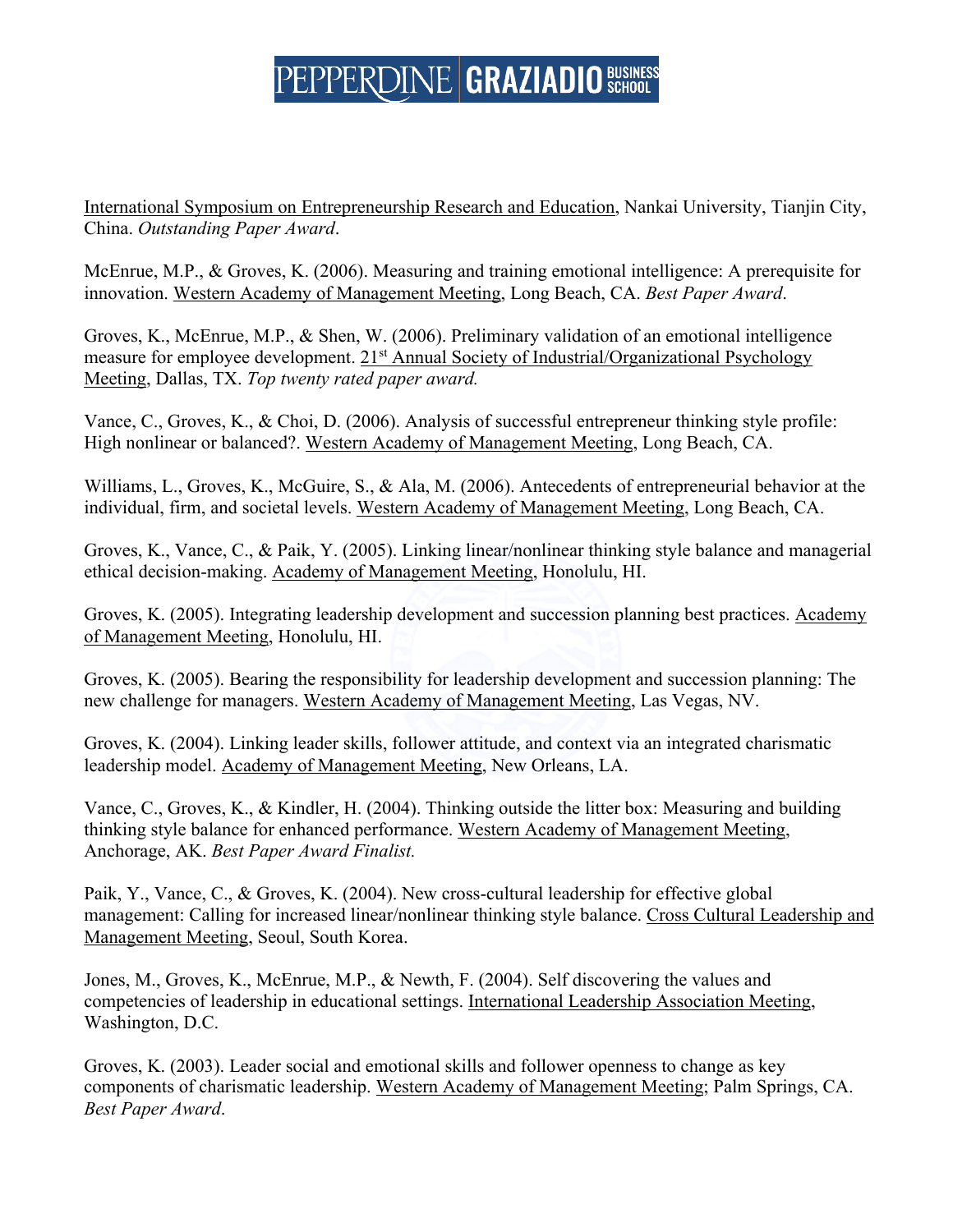Groves, K. (2003). Gender differences in social and emotional skills and charismatic leadership. Academy of Management Meeting; Seattle, WA.

Vance, C., McGrath, C., Zell, D., Young, A., & Groves, K. (2003). Empowerment in paradox: Exploring disempowerment as a neglected construct pointing to untapped opportunities for enhanced organizational performance. Western Academy of Management Meeting; Palm Springs, CA.

### **Refereed Conference Symposia**

Maric, S., Milosevic, I., Bass, E., Uhl-bien, M., Groves, K., Feyerherm, A., Silvera, G., Clark, J., vogus, T., Lord, J., runk, R., Hollingsworth, J., Owen-Smith, J., Kim, K., & Twyman, M. (2020). Future of leadership in healthcare: Enabling complexity dynamics across levels. Accepted symposium presentation at the Academy of Management Annual Meeting, Vancouver, B.C.

Tompkins, T., Livingstone, L., Groves, K., Ledbetter, B., Kerns, C., Allen, M., Mallinger, M., Lacey, M., Feyerherm, A., & Mangiofico, G. (2013). A leadership salon: Reframing old concepts for a new age. Symposium presentation at the Western Academy of Management Annual Meeting, Santé Fe, NM.

Van Dyne, L., Ang, S., Groves, K., Ng, K., Gianasso, G., Fehr, R., Kuo, E., Moon, H., Choi, B., Jung, J., & Kim, Y. (2011). More complex models of cultural intelligence: Moderated and longitudinal relationships. Society of Industrial and Organizational Psychology Annual Conference, Chicago, IL.

Beenen, G., Muse, L., Pichler, S., Groves, K., Lopes, P., Mayes, B., Riggio, R., & Maellaro, R. (2010). Exploring managerial effectiveness through interpersonal skills. Academy of Management Annual Meeting, Montreal, Canada.

Drost, E., Williams, L., McGuire, S., Groves, K., & Prahbu, V. (2010). Types and antecedents of entrepreneurial intent: Evidence from the U.S. Western Academy of Management Annual Meeting, Kona, HI.

Ang, S., Van Dyne, L.V., Groves, K., Lee, Y., Masuda, A., Cardona, P., Kim, Y., Rockstuhl, T., Ng, K., & Lievens, F. (2010). Advancing cultural intelligence research: Moderating influences of person and context. Society of Industrial and Organizational Psychology Annual Conference, Atlanta, GA.

Cox, L., Groves, K., & Sommer, S. (2009). The psychological state of successful entrepreneurs. Western Academy of Management Annual Meeting, Midway, Utah.

Drost, E., Atkinson, D., Romero, P., Groves, K., McGuire, S., Kwong, K., & Prabhu, V. (2009). Variations of entrepreneurial intent across cultures: Emerging evidence from USA, China, Russia, Bulgaria, and Finland. Academy of International Business Annual Meeting, San Diego, CA.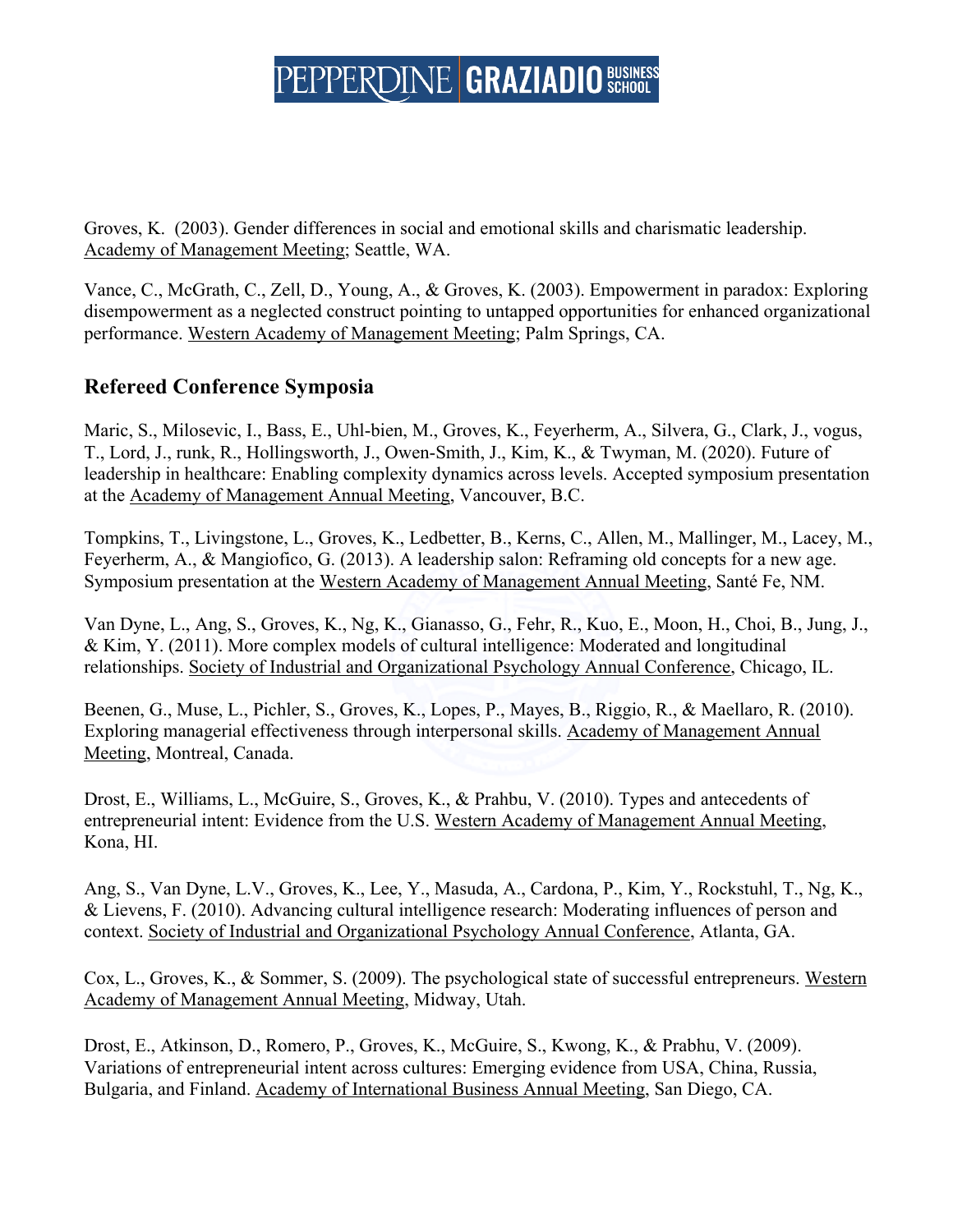Armstrong, S., Cols, E., Groves, K., Kozhevniknov, M., Sadler-Smith, E., & Vance, C. (2009). Thinking styles in managerial learning, cognition, and behavior: An integrative overview (Symposium). Academy of Management Annual Meeting, Chicago, Ill.

### **Manuscripts Under Review & Developing Papers**

Lee, J., Vance, C., Paik, Y., Li, D., & Groves, K. The Evolution of Business Ethics in China and the United States: Convergence, Divergence, or Crossvergence? Under review at Management & Organization Review.

Groves, K., & Feyerherm, A. Developing an executive potential model for the new era of work and organizations. Under review at Journal of Leadership & Organization Studies.

Lacey, M. & Groves, K. Inclusivity vs. elitism: The challenge of high potential programs for inclusive organizations. Paper under development for journal submission.

Groves, K. Assessing leadership potential: A longitudinal assessment of high-potential leadership for executive roles. Target journal: Journal of Management.

Groves, K. Examining the sustained impact of succession management practices on business performance metrics (2014-2018). Target journal: Human Resource Management Journal.

Paik, Y., Groves, K., Vance, C., & Li, D. A comparison of ethical decision-making between Chinese and American managers: An analysis through the lens of linear/nonlinear thinking style. Target journal: Journal of International Business Studies.

Groves, K. Leader cultural intelligence and transformational leadership: Moderating effects of team diversity. Target journal: The Leadership Quarterly.

Groves, K. Values-centered transformational leadership: Testing the impact of leader values and leadership style on follower outcomes. Target journal: Academy of Management Journal.

### **PROFESSIONAL EXPERIENCE**

### **Groves Consulting Group, LLC, Los Angeles, CA**

### **President, 2004-present**

■ Management consultancy that develops leaders and organizations through succession planning, leadership assessment and development, talent management, strategic planning, and organization development services. The firm partners with clients in developing a range of evidence-based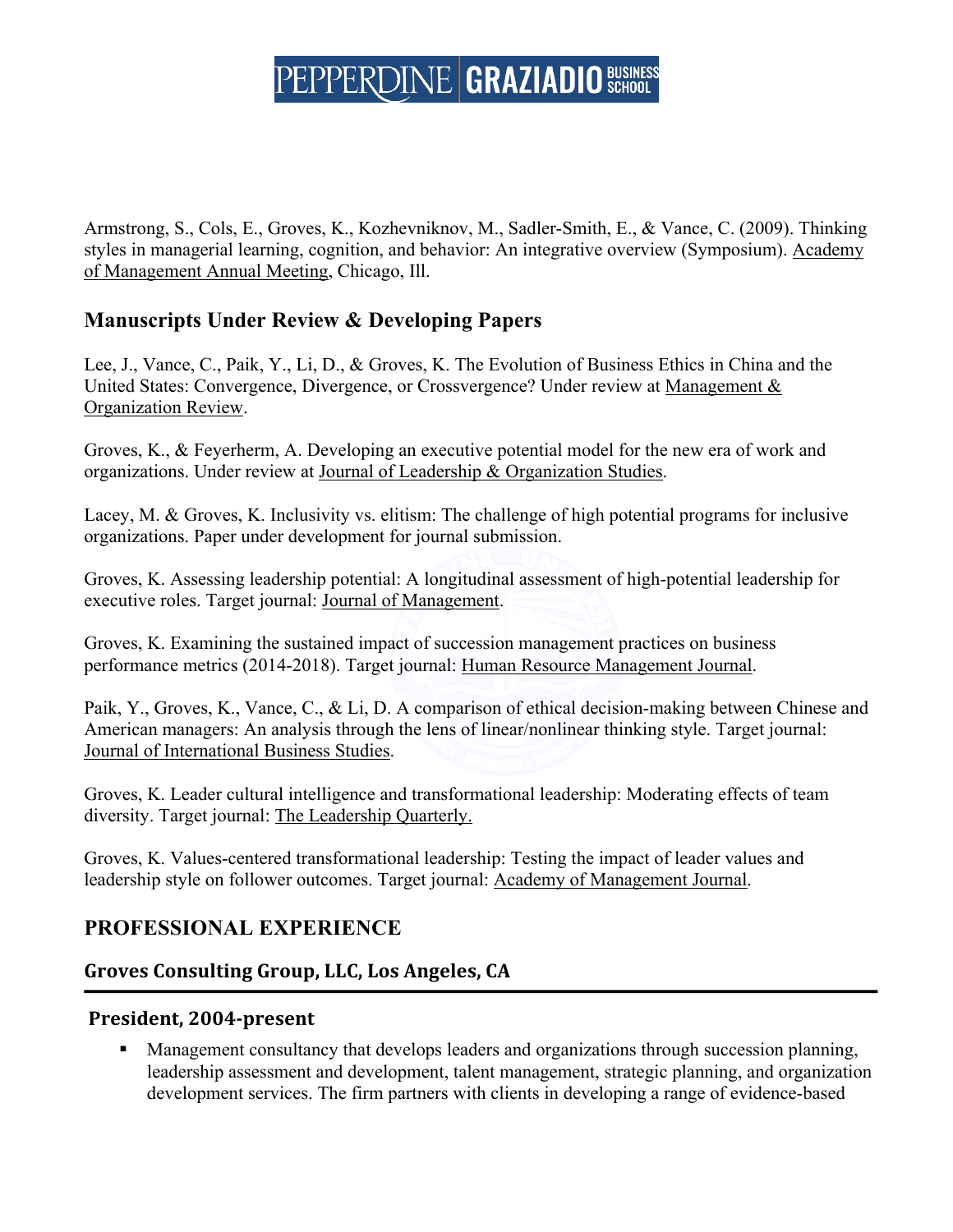solutions, including executive succession planning, 360 leadership assessment tools, management team development, and a range of training and organization development practices.

§ Current and recent clients include IngramMicro, Fox Entertainment Group, Keck Medicine of USC, The Boeing Company, Kaiser Permanente, Daimler Trucks North America, Genoa Healthcare, Allison+Partners, PepsiCo/Frito-Lay, SCAN Health, Lane Powell, Hospital Corporation of America (HCA), Sutter Health, Multiplex Australasia, Providence St. Joseph Health, Witt/Kieffer, HealthStream, Inc., Mayo Clinic Scottsdale, Alpha Insights, Nestle USA, Cleveland Clinic Health System, Los Angeles Area Chamber of Commerce, Southern California Leadership Network.

### PepsiCo Leadership Center, California State University, Los Angeles, CA

#### **Director, 2003-2008**

- Managed \$1.45 million grant from the PepsiCo Foundation for an on-campus leadership development, leadership research, and community development center
- Developed and deliver leadership and community development programming for undergraduate and graduate students, community members, and business leaders
- Developed and manage leadership research program, including research fellowship program and multiple empirical projects addressing leadership topics
- Collaborated with University faculty and administration, PepsiCo/Frito-Lay executives, and community leaders on program design, delivery, and community-based programming

### **Kravis Leadership Institute, Claremont McKenna College, Claremont, CA**

#### **Postdoctoral Research Fellow, 2002-2003**

- Collaborated with faculty and undergraduate students on basic and applied research projects
- **•** Presented research papers and symposia at academic conferences
- Assisted with leadership training and development programs

### **Western University of Health Sciences, Pomona, CA**

### **Strategic Planning & Research Analyst, 1999-2002**

- § Assessed and developed leadership competencies of senior management team
- Developed and administered employee surveys, organizational assessments, course evaluations, and performance appraisals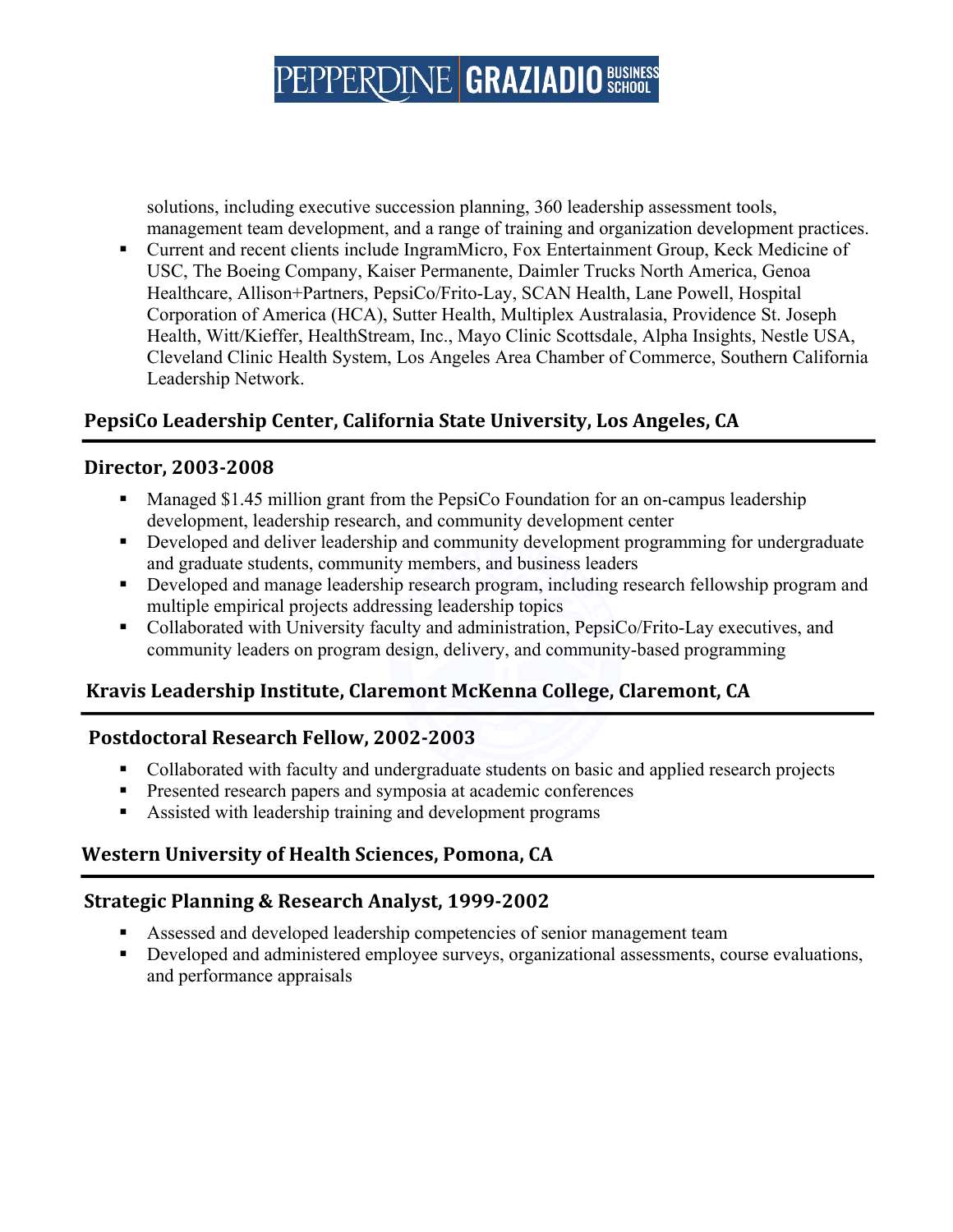### **Michael G. Dolence & Associates, Claremont, CA**

#### **Consultant, 2001**

- Presented best practice strategic planning and institutional effectiveness models to the client organization's executive team
- Developed and implemented strategic planning and institutional effectiveness processes

### **Towers Perrin, Los Angeles, CA**

#### **Consultant, Strategy & Organization Group, 2000-2001**

- § Conducted team training sessions for senior staff and top executives of a client organization
- Conducted best practice reviews of organizational structure and corporate center activities
- Assisted in facilitating a client organization's senior staff from organizational diagnosis to the preparation of recommendations and implementation plans

### **Kaiser Permanente, Oakland, CA**

#### **Organization Development Consultant, 1999**

- § Assisted in the development and implementation of learning maps as an organizational change intervention for Kaiser Permanente physicians, administrators, and staff
- Conducted interviews, focus groups, and other data collection methods with physicians, administrators, and staff
- Developed and implemented communication strategies to gain senior management, physician, and union support of the project

### **Division of Organizational Strategy & Evaluation, Claremont, CA**

#### **Research Associated & Evaluation Team Member, 1997-1999**

- Assisted in the evaluation of the objectives, strategies, and outcomes of The California Wellness Foundation's Work & Health Initiative
- Assisted in the development of an evaluation plan and strategies for the Computers In Our Future program

### **JOURNAL, MEETING, & BOOK REVIEWS**

#### **Adhoc Journal & Meeting Reviews**

- Academy of Management Annual Meetings
- Western Academy of Management Annual Meetings
- Society of Industrial/Organizational Psychology Annual Meetings
- Academy of Management Journal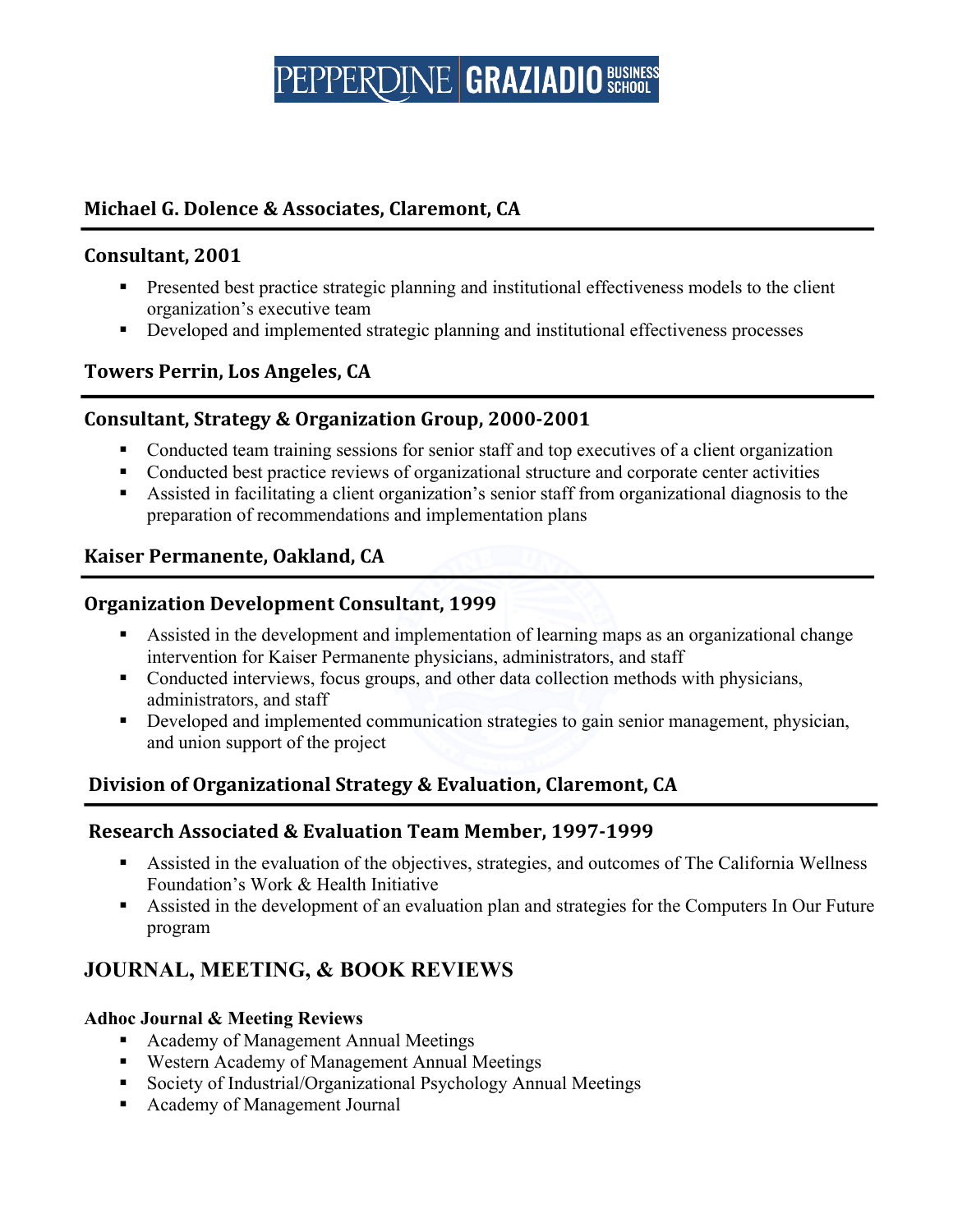- Journal of Business & Psychology
- Applied Psychology: An International Review
- Leadership Review
- International Journal of Human Resource Management

#### **Book Review**

■ Groves, K. (2003). Review of *Shared Leadership: Reframing the Hows and Whys of Leadership* (C. Pierce & J. A. Conger, Editors). Illumine, Fall, 5-6.

### **INVITED KEYNOTES, LECTURES & COLLOQUIA**

Webinar, June 2nd, 2020 *Leading Strategic Planning During Unprecedented Uncertainty* Pepperdine Graziadio Business School, Los Angeles

Keynote Address, February 5, 2019 *Preparing Your Organization for the Inevitable Transition of Healthcare Executive Talent* Healthcare Executives of Southern California, Upland, CA

Invited Research Presentation, February 20, 2019 *Leadership Academy for Mid-Level Professionals* CASE Annual Conference, Anaheim, CA

Keynote Address, March 22, 2019 *Succession Planning Principles & Practices: A Guide for Developing Your Firm's Succession Management Capabilities (SMCs)* Western Legal Leadership Council Spring Roundtable 2019, Los Angeles, CA

Invited Research Presentation, June 29, 2019 *Developing & Validating an Executive Potential Assessment Tool for Succession Planning* Pepperdine Graziadio Business School DBA & CAR Conference, Malibu, CA

Keynote Address, October 27, 2018 *Succession Planning Capabilities & Practices* Paul Mitchell Schools Annual Summit, Newport Beach, CA

Invited Research Presentation, July 19th, 2018 *Succession Management Capabilities: Identifying and Developing Willamette Valley Medical Center's Future Leadership Talent* Willamette Valley Medical Center, McMinnville, OR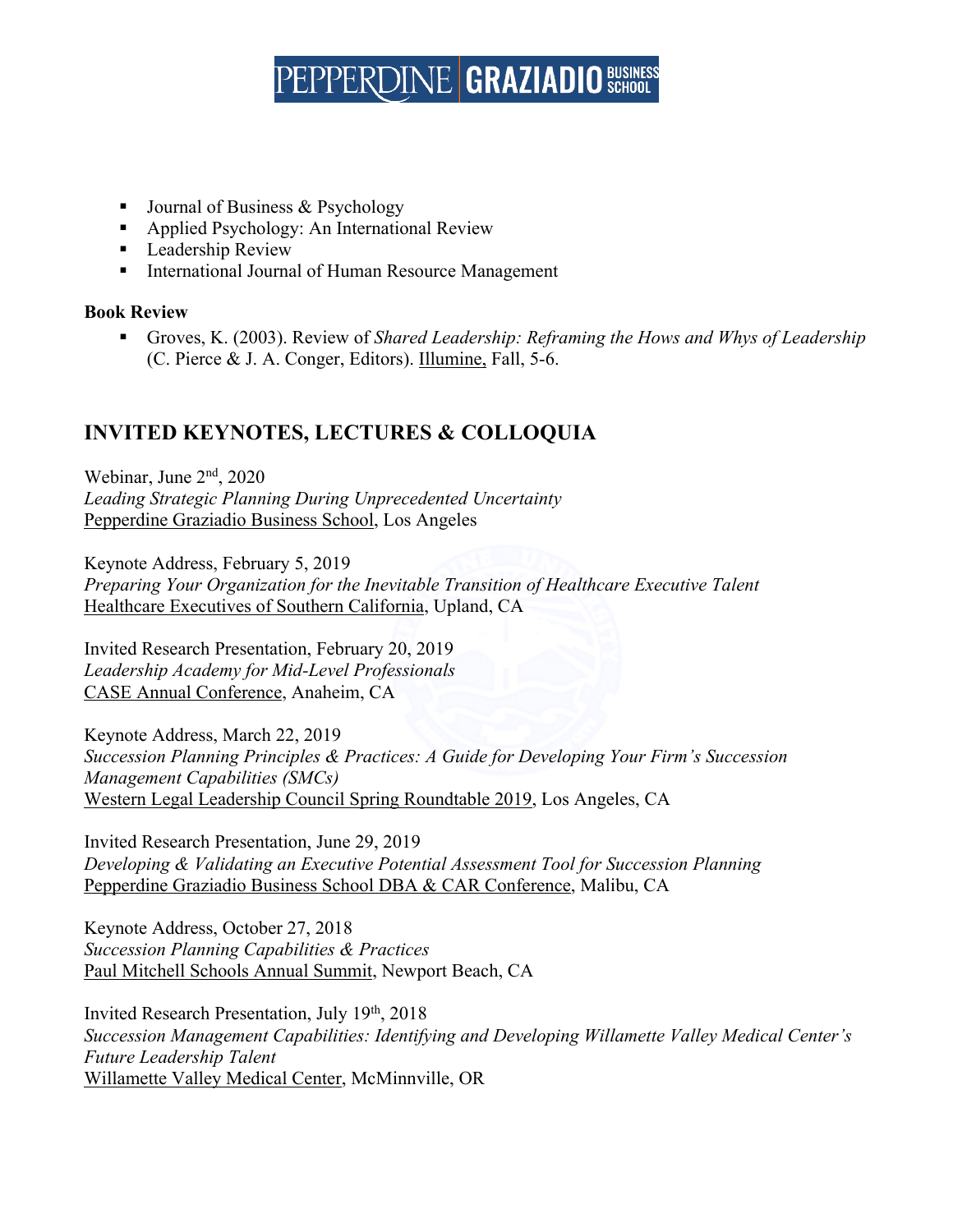Keynote Address, June 22nd, 2018 *Succession Planning Excellence: Preparing Your Organization for the Inevitable Loss of Executive Talent* University of California, Irvine, CA

Panel Presentation on The State of Healthcare (*LA Business Journal*), May 15th, 2018 *Talent Management and Succession Planning Practices in Healthcare* City Club Los Angeles, Los Angeles, CA

Invited Research Presentation, May 10th, 2018 *Succession Management Capabilities: Identifying and Developing McLaren's Future Executive Talent* McLaren Health Care, Grand Blanc, MI

Invited Research Presentation, December 12<sup>th</sup>, 2017 *Best Practice Strategies for Succession Management: Critical Capabilities for a VUCA Environment* Zurick Davis, Woburn, MA

Invited Research Presentation, November 7<sup>th</sup>, 2017 *Succession Planning & Talent Management: Critical Capabilities for a VUCA Environment* Claremont Graduate University, Claremont, CA

Invited Research Presentation, April 21st, 2017 *Talent Management & Succession Planning: Best Practices for our VUCA Environment* Rotary Club of Santa Monica, Pacific Palisades, CA

Invited Research Presentation, February 17th, 2017 *Leading Change in a VUCA Environment: Talent Management Lessons from the Healthcare Industry* Anthem/Blue Cross, Los Angeles, CA

Invited Research Presentation, April 25th, 2017 *Emotional Intelligence for Leaders: Assessing & Developing Your EQ Competencies* Roteract Young Professionals, Long Beach, CA

Invited Research Presentation, October 14th, 2017 *Graziadio Day: Succession Planning & Talent Management Practices* Graziadio School of Business and Management, Los Angeles, CA

Invited Research Presentation, May 25th, 2017 *Emotional Intelligence: How EQ Competencies Drive Personal & Organizational Success* Laserfiche, Long Beach, CA

Invited Research Presentation, March 21st, 2017 *Leading Change in a VUCA Environment: Talent Management Lessons from the Healthcare Industry*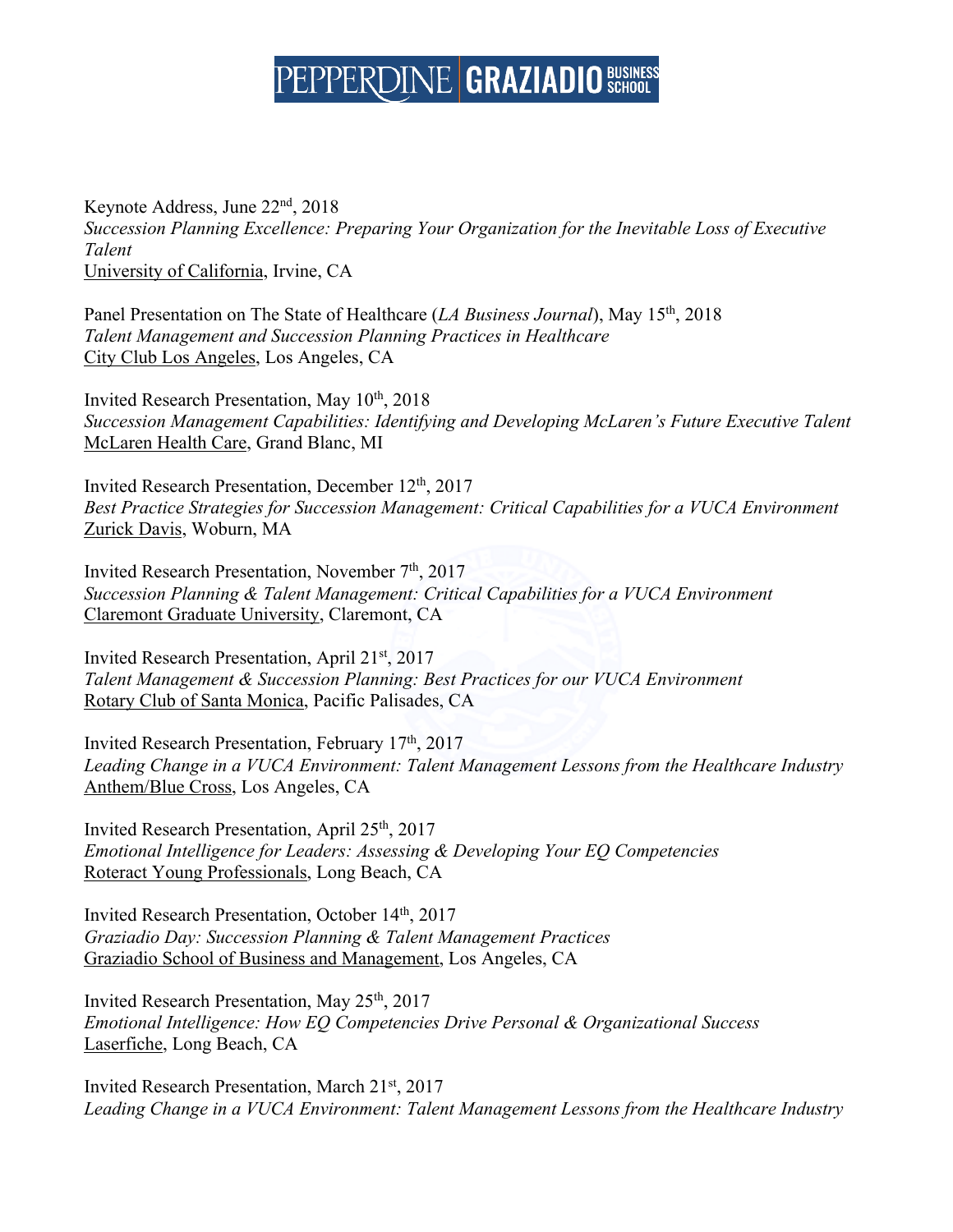Beachbody, Santa Monica, CA

Invited Research Presentation, February 5th, 2016 *Succession Planning & Talent Management: Strategies for Developing the Next Generation of Banking Executives* Carpenter Advisory Services, Newport Beach, CA

Invited Research Presentation, August 18th, 2015 *Assessing the Health of Your Current Talent Management Ecosystem* PeopleFluent Webinar, Waltham, MA

Invited Research Presentation, September 10<sup>th</sup>, 2015 *Why Talent Management Matters for Healthcare: Sharpening the Business Case and Engaging Executives* PeopleFluent Webinar, Waltham, MA

Invited Research Presentation, September 24<sup>th</sup>, 2015 *Onboarding Healthcare Leaders that will Drive Diversity—and Success* PeopleFluent Webinar, Waltham, MA

Invited Research Presentation, April 24th, 2015 *Establishing the ROI of Talent Management Practices in Healthcare Organizations Talent Management Symposium* Pepperdine University, Los Angeles, CA

Invited Research Presentation, September 25th, 2014 *Emerging Evidence of the Strategic Impact and ROI of Talent Management Practices* Cigna's Talent 2025, Bloomfield, CT

Invited Research Presentation, February 20th, 2014 *Six Talent Management Best Practices to Improve Patient Satisfaction and Workforce Outcomes* Halogen's Healthcare Learning Series, Toronto, CA

Invited Research Presentation, February 9th, 2014 *Talent Development and Succession Management Practices in Healthcare Organizations* Healthcare Human Resources Management Association of California, Palm Springs, CA

Invited Research Presentation, November 12<sup>th</sup>, 2013 *Impact of Talent Management Practices on Hospital Performance Metrics* American Hospital Association's Health Forum, Chicago, IL

Invited Research Presentation, April 19th, 2013 *Talent Management Characteristics of Healthcare Organizations*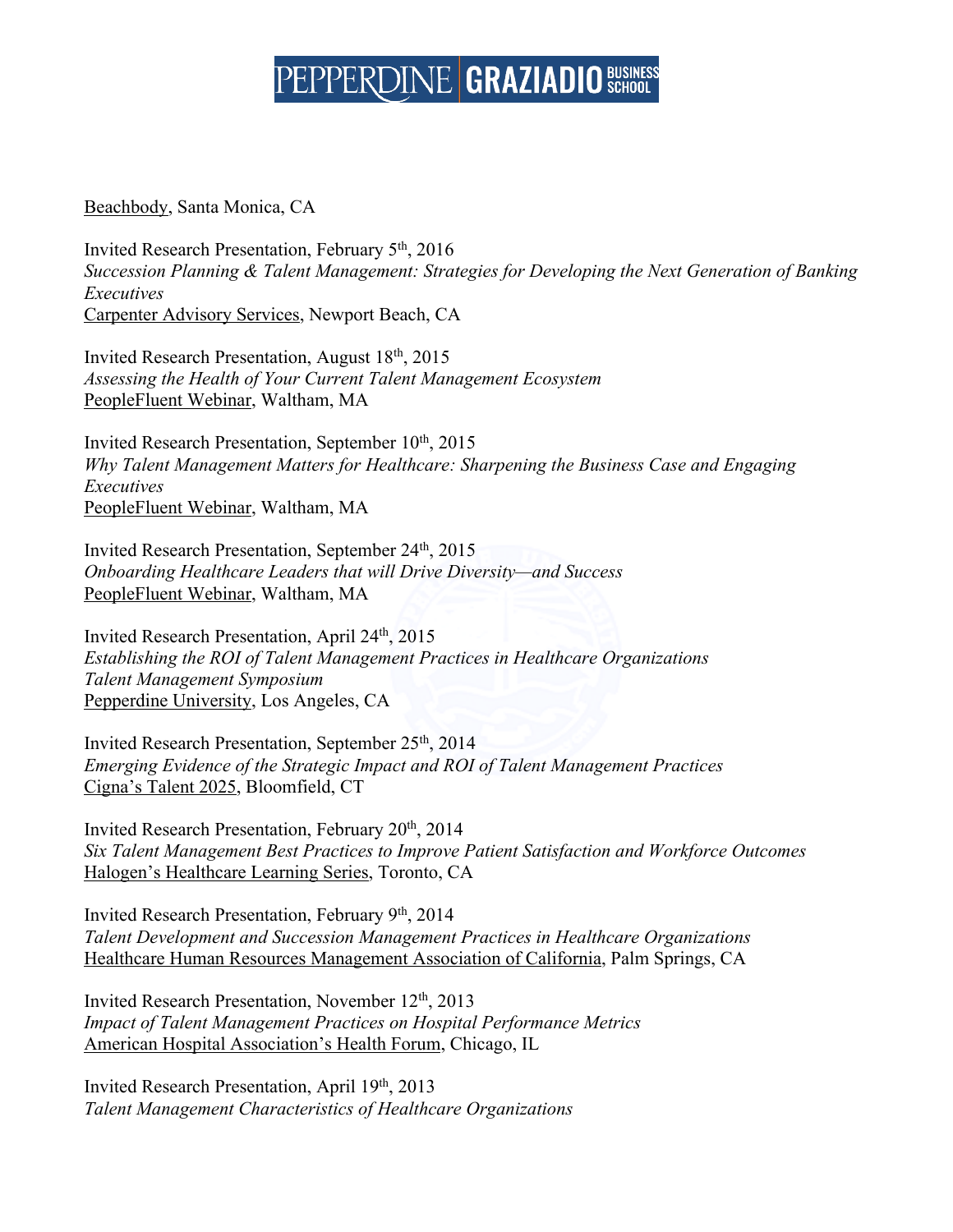*Talent Management Symposium* Pepperdine University, Los Angeles, CA

Invited Research Presentation, May 19th, 2012 *The Business Case for Talent Management: Examining Performance Outcomes of High Potential Leader Identification and Development Practices International Society for Performance Improvement* American Honda Motor Company, Inc., Torrance, CA

Invited Consulting Practice Symposium; Consulting Club (Full-time MBA Program), September 13th, 2011 *Organization Development Consulting: Roles and Challenges* Pepperdine University, Malibu, CA

Invited Research Presentation; GSBM Academic Forum, February 8th, 2011 *Responsible Leadership Outcomes via Stakeholder CSR Values: Testing a Values-Centered Model of Transformational Leadership* Pepperdine University, Los Angeles, CA

Invited Research Presentation, December 20th, 2010 *Action Learning Project Best Practices* The Aerospace Corporation, El Segundo, CA

Human Resource/Organization Development Colloquium, December 3rd, 2010 *Establishing the Business Case for Talent Management: Developing High Potential Leaders through Action Learning Projects* American Society for Training & Development (ASTD), Torrance, CA

Invited Symposium Presentation, August 31st, 2010 *Talent Management Best Practices: Identifying and Developing High Potential Leaders* Pepperdine University, Malibu, CA

Invited Practitioner Conference Presentation, November 6<sup>th</sup>, 2009 *Emotional Intelligence Testing: Employee Selection, Advancement, & Development Applications* Personnel Testing Council of Southern California, Anaheim, CA

Human Resource/Organization Development Colloquium, October 16<sup>th</sup>, 2009 *Talent Management Best Practices: Identifying and Developing High Potential Leaders* American Society for Training & Development (ASTD), Torrance, CA

Invited Leadership Research & Practice Presentation, July 20th, 2009 *Transformational Leadership: Leading with Emotional Intelligence, Cultural Intelligence, & Innovative Thinking Style*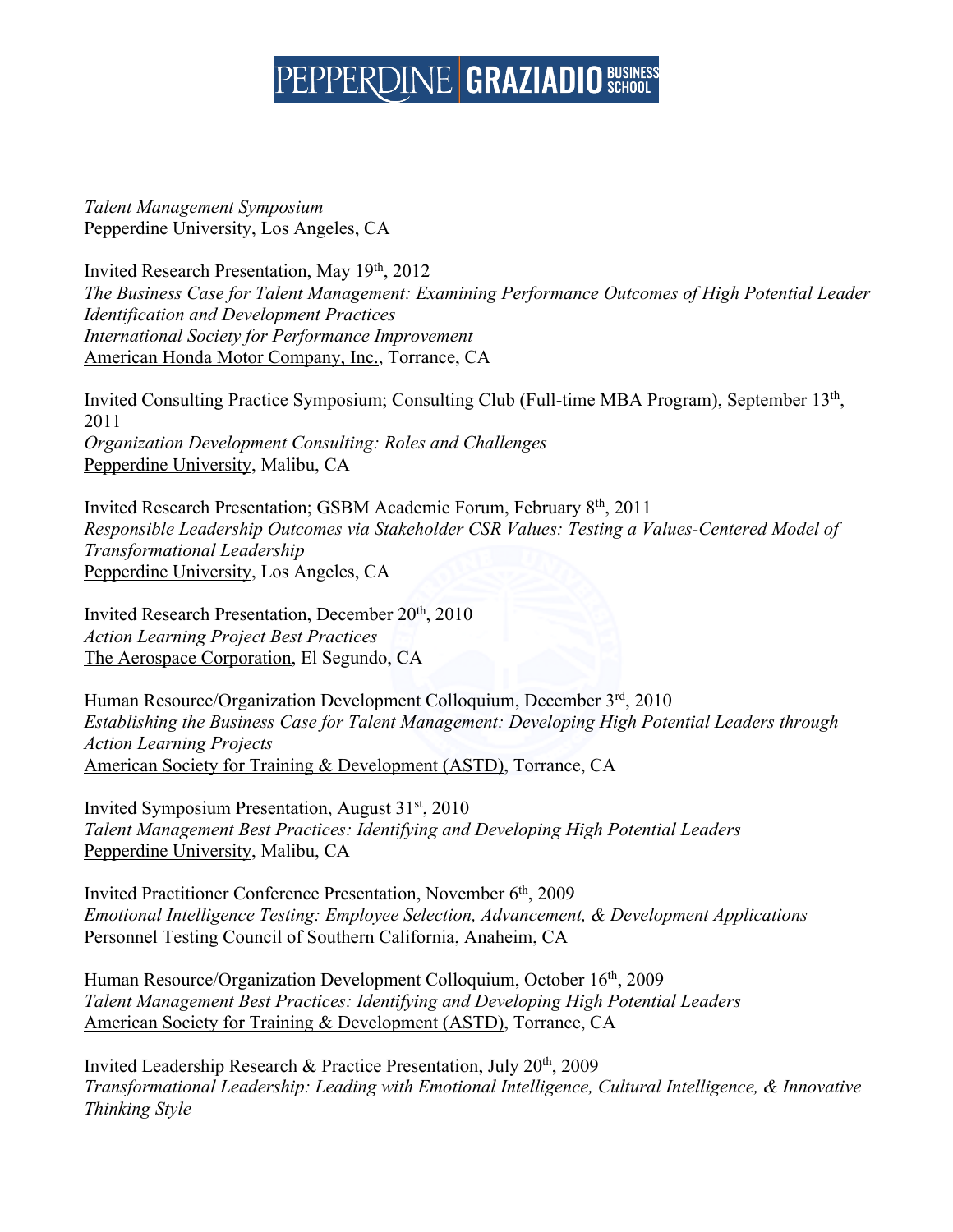#### The Coca-Cola Company, Irvine, CA

Invited Research Presentation; GSBM Academic Forum, March 10<sup>th</sup>, 2009 *Values-centered Leaders: Examining Leader Ethics, Trust, and Values Congruence as Key Components of Transformational Leadership*  Pepperdine University, Los Angeles, CA

Invited Research Presentation, February, 2007 *Leveraging Emotional Intelligence for Enhanced Leadership Performance* Loyola Marymount University, Los Angeles, CA

Invited Research Presentation, January, 2007 *Linear/Nonlinear Thinking Styles and Leadership Performance* University of San Francisco, San Francisco, CA

Invited Research Presentation, October, 2006 *Managerial Thinking Styles and Entrepreneurial Behavior*  Economics & Business Society, California Polytechnic State University, San Luis Obispo, CA

Invited Research Presentation, December, 2005 *Examining the Effects of Leader Emotional Intelligence and Charisma on Organizational Change and Employee Creativity* California Polytechnic State University, San Luis Obispo, CA

### **EXECUTIVE DEVELOPMENT PROGRAMS & WORKSHOPS**

Executive Education Certificate Program (October 25 & November 15, 2019) *Leadership Essentials for Managers* Pepperdine Graziadio Business School, Los Angeles, CA

Executive Development Workshop (October 8 & 17, 2019) *360 Assessment Feedback & Coaching* Allison+Partners, Los Angeles, CA

Executive Development Program (September 17-19, 2019) *LEADIngramMicro Leadership Development Program: Strategic Leadership* IngramMicro, Inc., Munich, Germany

Executive Development Workshop & 360 Leadership Assessment/Feedback (June 28 & Sept. 11, 2019) *Leadership Southern California, Southern California Leadership Network* Los Angeles Area Chamber of Commerce, Los Angeles, CA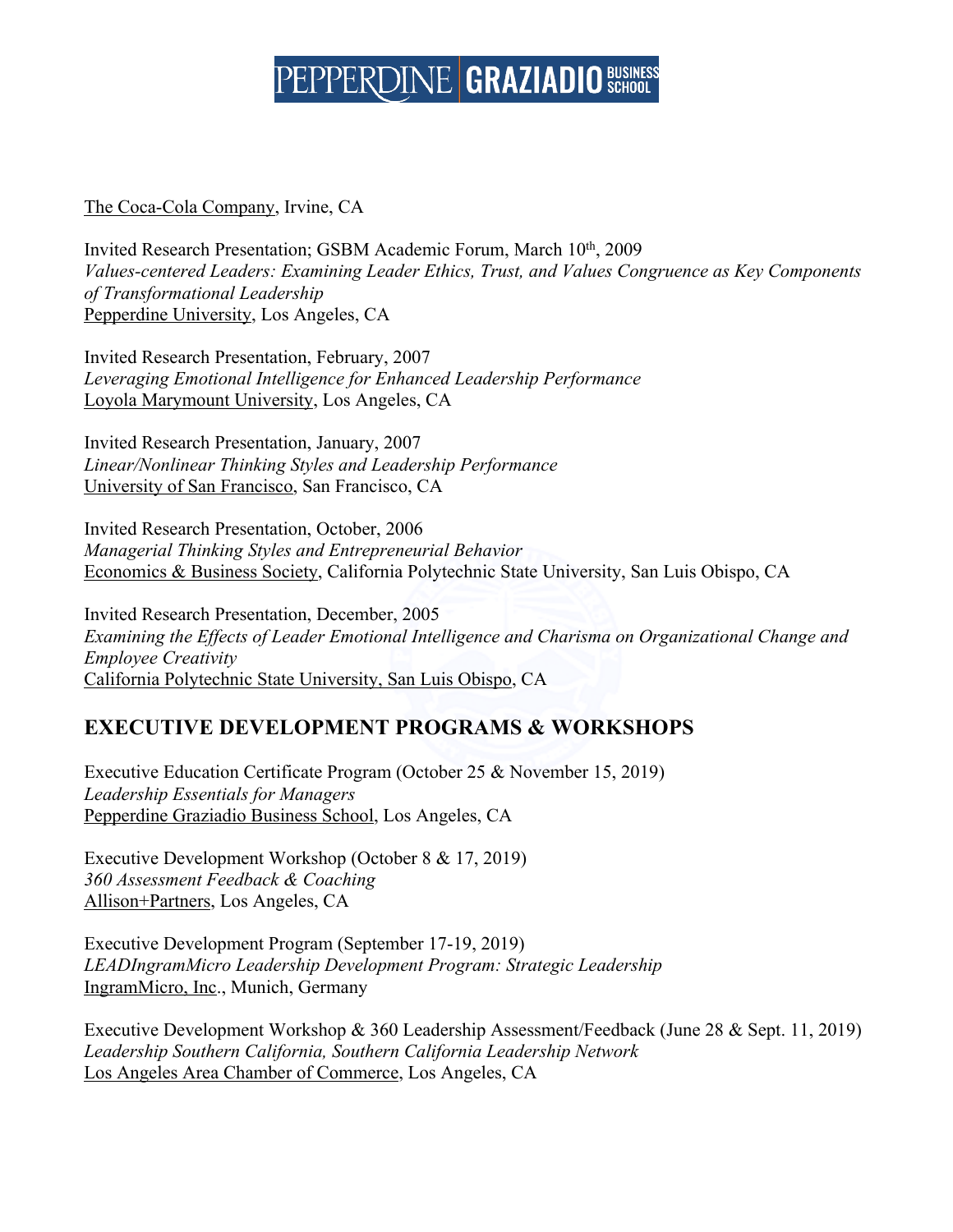Executive Development Workshop & 360 Leadership Assessment/Feedback (March 15 & May 15, 2019) *Leadership Los Angeles, Southern California Leadership Network* Los Angeles Area Chamber of Commerce, Los Angeles, CA

Executive Development Program (July 10, 2019) *LEADIngramMicro Leadership Development Program: Strategic Leadership* IngramMicro, Inc., Irvine, CA

Executive Development Workshop (August 1, 2019) *Leader Emotional Intelligence* SCAN Health Plan, Long Beach, CA

Professional Development Workshop for Executive & High-Potentials (June 19 & July 29, 2019) *Mentee & Mentor Competencies in Action*  Laserfiche, Inc., Long Beach, CA

Custom Executive Development Program (March 13 – June 11, 2019) *Leadership Mastery Program* The Boeing Company, Long Beach & Seal Beach, CA

Healthcare Management Certification Program (October 11, 2018) *Healthcare Talent Management & Succession Planning: Best Practices for a VUCA Environment* Pepperdine Graziadio Business School, Los Angeles, CA

Leadership Development & Succession Planning Workshop (July  $19<sup>th</sup>$ , 2018) *Succession Planning Excellence: Identifying and Developing WVMC's Leadership Talent* Willamette Valley Medical Center, McMinnville, OR

Custom Executive Development Program (April  $23<sup>rd</sup> - June 11<sup>th</sup>$ , 2018) *Leadership Mastery Program* The Boeing Company, Long Beach & Seal Beach, CA

Executive Development Workshop & 360 Leadership Assessment (June  $14<sup>th</sup>$  & August  $22<sup>nd</sup>$ , 2018) *Leadership Southern California, Southern California Leadership Network* Los Angeles Area Chamber of Commerce, Los Angeles, CA

Customer Executive Development Program (August  $16<sup>th</sup>$  – December  $1<sup>st</sup>$ , 2018) *University of the Pacific Executive Leadership Team* University of the Pacific, Stockton, CA

Customer Executive Development Program (May  $3^{rd}$  &  $4^{th}$ , 2018) *Allison+Partners Leadership Academy* Allison+Partners, San Francisco, CA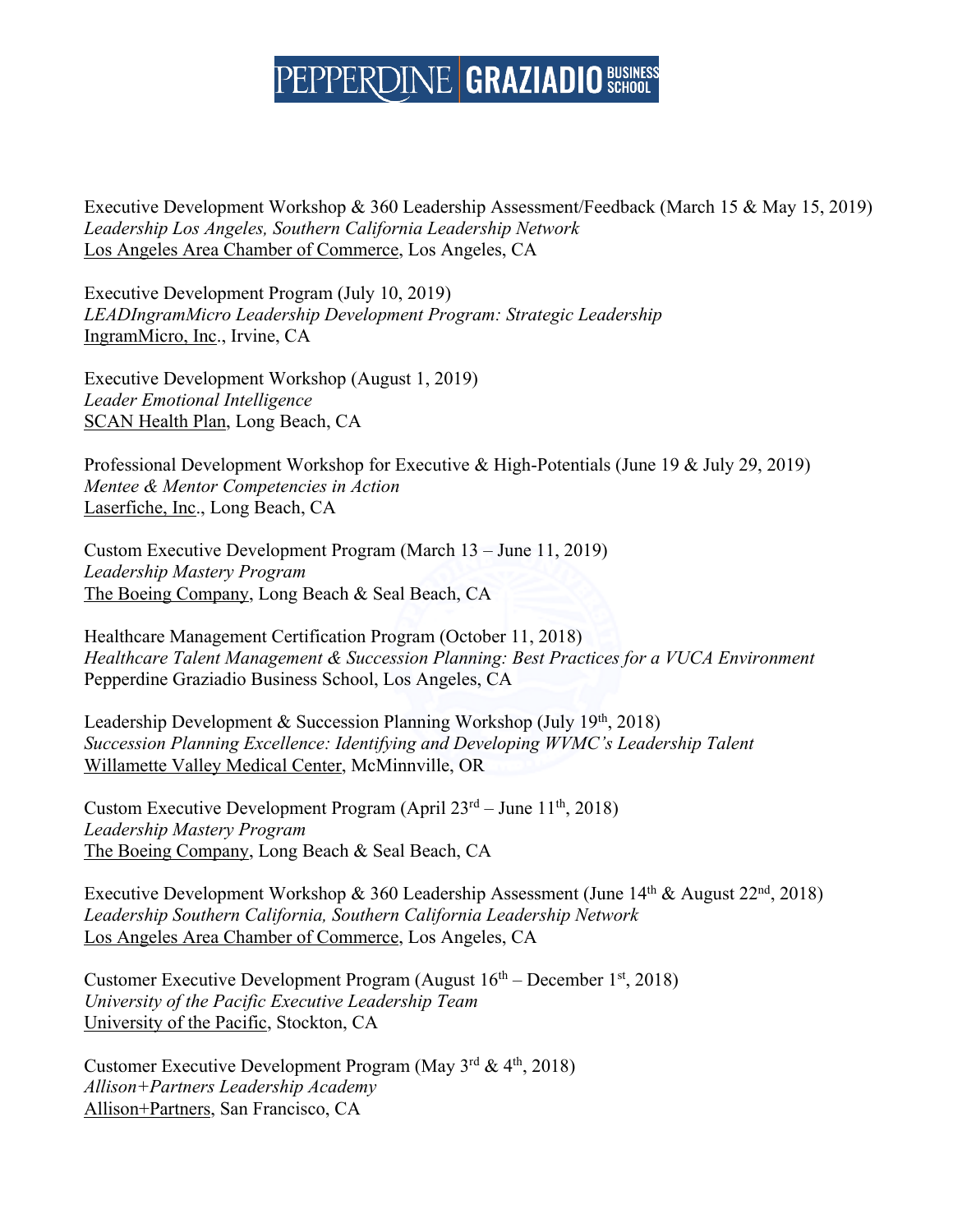Executive Development Workshop & 360 Leadership Assessment/Feedback (March 8<sup>th</sup> & May 17<sup>th</sup>) *Leadership Los Angeles, Southern California Leadership Network* Los Angeles Area Chamber of Commerce, Los Angeles, CA

Custom Executive Development Program (December  $5<sup>th</sup> - 7<sup>th</sup>$ , 2017) *Genoa Healthcare Executive Development Program* Pepperdine Graziadio Business School, Malibu, CA

Healthcare Management Certification Program (September 29, 2017) *Healthcare Talent Management & Succession Planning: Best Practices for a VUCA Environment* Pepperdine Graziadio Business School, Los Angeles, CA

Customer Executive Development Program (October  $27<sup>th</sup>$  &  $28<sup>th</sup>$ , 2017) *Allison+Partners Leadership Academy* Allison+Partners, San Francisco, CA

Custom Executive Development Program (August  $22<sup>nd</sup> – 24<sup>th</sup>$ , 2017) *Jollibee Foods Corporation Leadership Summit* University of California, Riverside, CA

Customer Executive Development Program (October  $27<sup>th</sup>$  &  $28<sup>th</sup>$ , 2017) *Allison+Partners Leadership Academy* Allison+Partners, San Francisco, CA

Executive Development Workshops, April 22<sup>nd</sup> – 23<sup>rd</sup>, September 19<sup>th</sup> – 21<sup>st</sup>, 2016; Jan. 31<sup>st</sup> – Feb. 1<sup>st</sup>, 2017 *Developing Change Management Skills; Assessing and Developing High-Potential Employees* Advancement Leadership Academy, Phoenix, AZ; Arrowhead, CA; Temecula, CA

Customer Executive Development Program (May 19<sup>th</sup> – 20<sup>th</sup>, 2017) *Allison+Partners Leadership Academy* Allison+Partners, San Francisco, CA

Executive Development Workshop, February 23rd, April 13th, & October 5th, 2016 *Leading Organizational Change* St. Jude Medical Center, Orange, CA

Executive Development Workshops, August  $25<sup>th</sup>$  & October  $21<sup>st</sup>$ , 2016 *Developing Competencies for Leading Collaboration (Leadership Southern California)* Los Angeles Area Chamber of Commerce, Los Angeles, CA

Executive Development Workshops, March 3<sup>rd</sup> & May 6<sup>th</sup>, 2016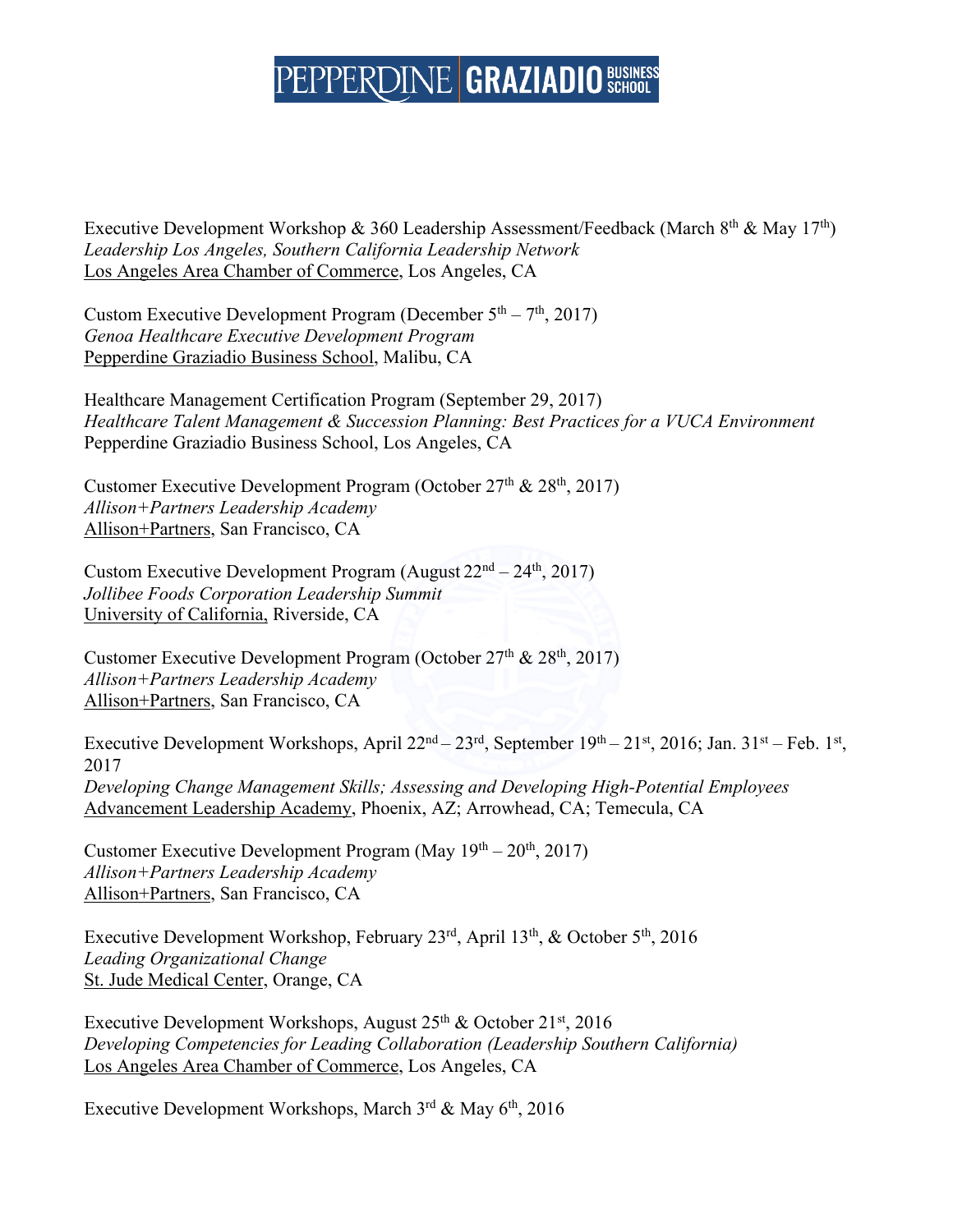*Developing Your Personal Leadership Profile & Transformational Competencies (Leadership LA)* Los Angeles Area Chamber of Commerce, Los Angeles, CA

Executive Development Workshops, March  $25<sup>th</sup>$  & September 16<sup>th</sup>, 2015; February  $2<sup>nd</sup>$ , 2016 *Developing Change Management Skills; Assessing and Developing High-Potential Employees* Advancement Leadership Academy, Phoenix, AZ; Arrowhead, CA; Temecula, CA

Executive Development Workshops, March  $18<sup>th</sup>$  & September  $8<sup>th</sup>$ , 2014; January 28<sup>th</sup>, 2015 *Developing Change Management Skills; Assessing and Developing High-Potential Employees* Advancement Leadership Academy, Phoenix, AZ; Arrowhead, CA; Temecula, CA

Executive Development Workshops, March 6<sup>th</sup> & June 5<sup>th</sup>, 2015 *Developing Your Personal Leadership Profile & Transformational Competencies* Los Angeles Area Chamber of Commerce, Los Angeles, CA

Executive Development Workshops, August  $27<sup>th</sup>$  & October  $23<sup>rd</sup>$ ,  $2015$ *Developing Your Personal Leadership Profile & Transformational Competencies* Los Angeles Area Chamber of Commerce, Los Angeles, CA

Executive Development Workshops, August  $14<sup>th</sup>$  & October  $17<sup>th</sup>$ , 2014 *Developing Your Personal Leadership Profile & Transformational Competencies* Los Angeles Area Chamber of Commerce, Los Angeles, CA

Executive Development Workshops, May 9<sup>th</sup> & June 20<sup>th</sup>, 2014 *Developing Your Personal Leadership Profile & Transformational Competencies* Los Angeles Area Chamber of Commerce, Los Angeles, CA

Executive Development Workshops, July 19<sup>th</sup> & September 13<sup>th</sup>, 2013 *Developing Your Personal Leadership Profile & Transformational Competencies* Los Angeles Area Chamber of Commerce, Los Angeles, CA

Executive Development Workshops, March  $8<sup>th</sup>$  & June  $7<sup>th</sup>$ , 2013 *Developing Your Personal Leadership Profile & Transformational Competencies* Los Angeles Area Chamber of Commerce, Los Angeles, CA

Executive Development Workshop, March 13th, April 9th, & May 3rd, 2013 *Leading Organizational Change* St. Jude Medical Center, Orange, CA

Executive Development Workshop, March 12<sup>th</sup>, 2013 *Transformational Leadership: Competencies for Leading Change in Law Enforcement Organizations* California Peace Officers' Association, Sacramento, CA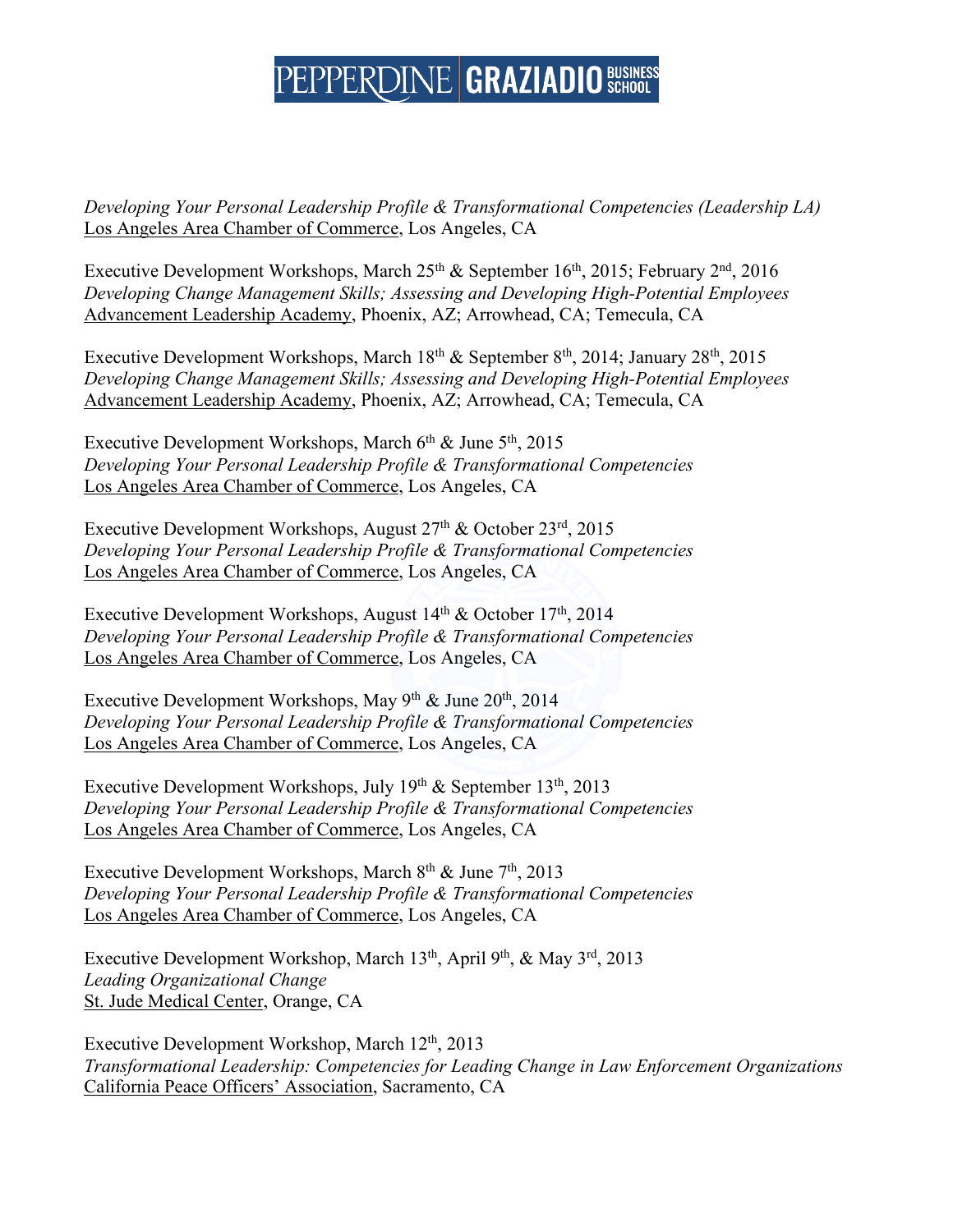Executive Development Workshop, January 31<sup>st</sup> & April 11<sup>th</sup>, 2013 *The Leadership Journey: Defining Yourself as a Leader* St. Jude Medical Center, Orange, CA

Executive Development Workshop, December 21st, 2012 *Cultural Intelligence Workshop: Distributor Services Department* Herbalife Headquarters, Torrance, CA

Leadership Development Workshop, October 19th, 2012 *Leadership Assessment & Development: Leadership Southern California* United Way of Greater Los Angeles, Los Angeles, CA

Leadership Development Workshop, October 15<sup>th</sup>, 2012 *Transformational Leadership: Competencies for Leading Change in Law Enforcement Organizations* California Peace Officers' Association, Ontario, CA

Executive Development Workshop, October  $11<sup>th</sup>$ , 2012 *The Leadership Journey: Defining Yourself as a Leader* St. Jude Medical Center, Orange, CA

Leadership Development Workshop, August 31st, 2012 *Leadership Assessment & Development: Leadership Southern California* Metropolitan Water District of Southern California, Los Angeles, CA

Executive Development Workshop, August  $30<sup>th</sup>$ ,  $2012$ *The Leadership Journey: Defining Yourself as a Leader* St. Jude Medical Center, Orange, CA

Leadership Development Workshop, May 18th, 2012 *Leadership Assessment & Development: Leadership Los Angeles* Los Angeles Area Chamber of Commerce, Los Angeles, CA

Executive Development Workshop, April 19-25, 2012 *Performance Management Strategies, Managing Conflict, & Negotiation Skills*  Training Vision Ltd., Singapore

Leadership Development Workshop, March 16<sup>th</sup>, 2012 *Leadership Assessment & Development: Leadership Los Angeles* United Way of Greater Los Angeles, Los Angeles, CA

Leadership Development Workshop, January 13<sup>th</sup>, 2012 *Leadership Assessment & Development: Leadership Southern California* Dorothy Chandler Pavilion, Music Center, Los Angeles, CA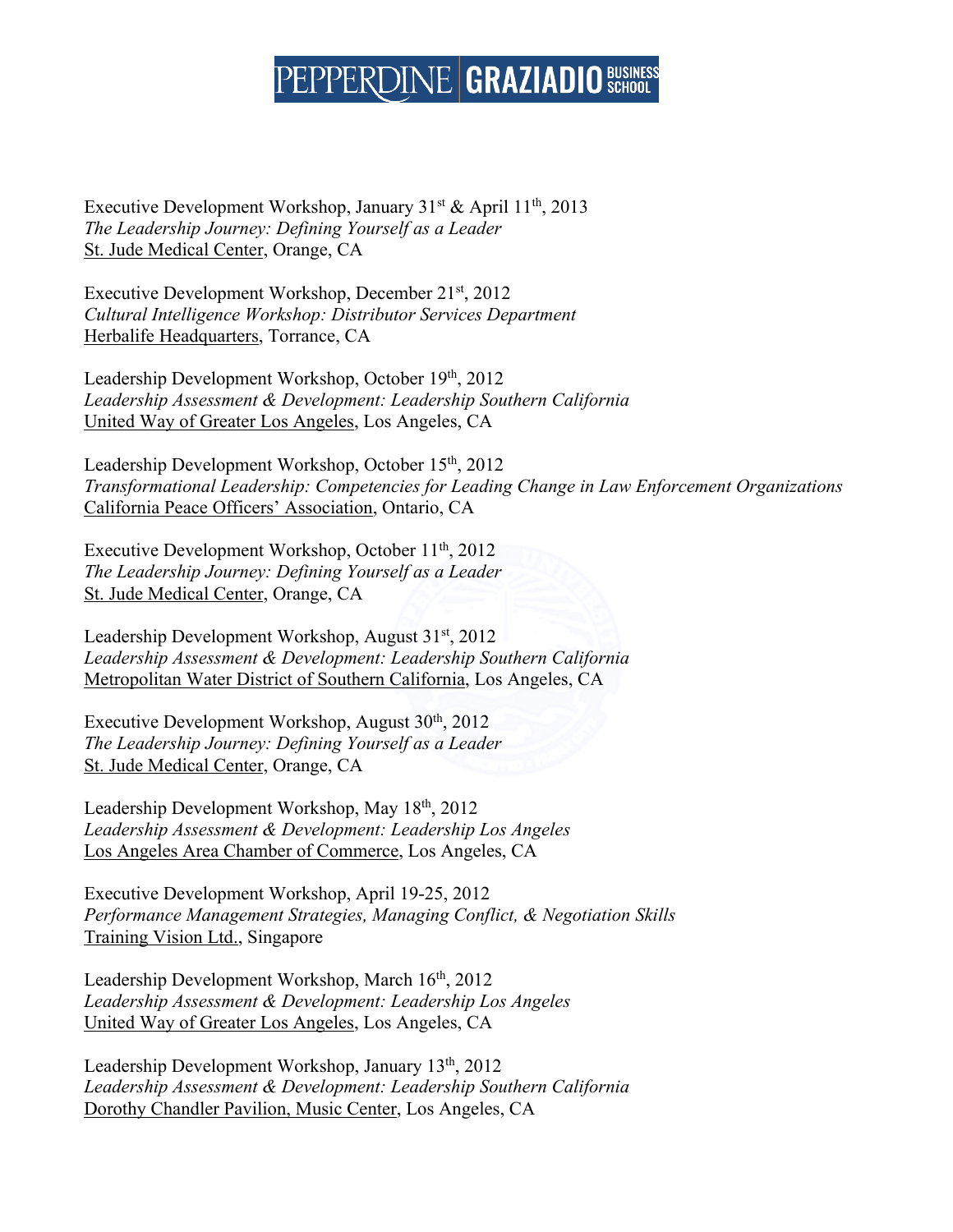Leadership Development Workshop, October 28th, 2011 *Leadership Assessment & Development: Peace Officers Standards & Training (POST) Supervisory Leadership Institute (SLI)* Hyatt Regency, Newport Beach, CA

Leadership Development Workshop, October 21st, 2011 *Leadership Assessment & Development: Leadership Southern California* United Way of Los Angeles, Los Angeles, CA

Leadership Development Workshop, August 24<sup>th</sup>, 2011 *Personal Leadership Assessment: MSML Class of 2011* Pepperdine University, Los Angeles, CA

Leadership Development Workshop, June 6<sup>th</sup>, 2011 *Leadership Assessment & Development: Leadership Los Angeles* United Way of Los Angeles, Los Angeles, CA

Leadership Development Workshop, April 8th, 2011 *Leadership Assessment & Development: Leadership Los Angeles* United Way of Los Angeles, Los Angeles, CA

Leadership Development Workshop, March 8<sup>th</sup>, 2011 *Leadership Assessment & Development: EMBARK San Diego* National University Technology & Health Sciences Center, San Diego, CA

Leadership Development Workshop, December 10<sup>th</sup>, 2010 *Leadership Assessment & Development: Leadership Southern California* United Way of Los Angeles, Los Angeles, CA

Leadership Development Workshop, October 22nd, 2010 *Leadership Assessment & Development: Leadership Southern California* United Way of Los Angeles, Los Angeles, CA

Leadership Development Workshop, November 6<sup>th</sup>, 2010 *Personal Leadership Assessment: MSML Class of 2010* Pepperdine University, Los Angeles, CA

Leadership Development Workshop, May 14<sup>th</sup>, 2010 *Leadership Assessment & Development: Leadership Los Angeles* Los Angeles Chamber of Commerce, Los Angeles, CA

Leadership Development Workshop, March 9<sup>th</sup>, 2010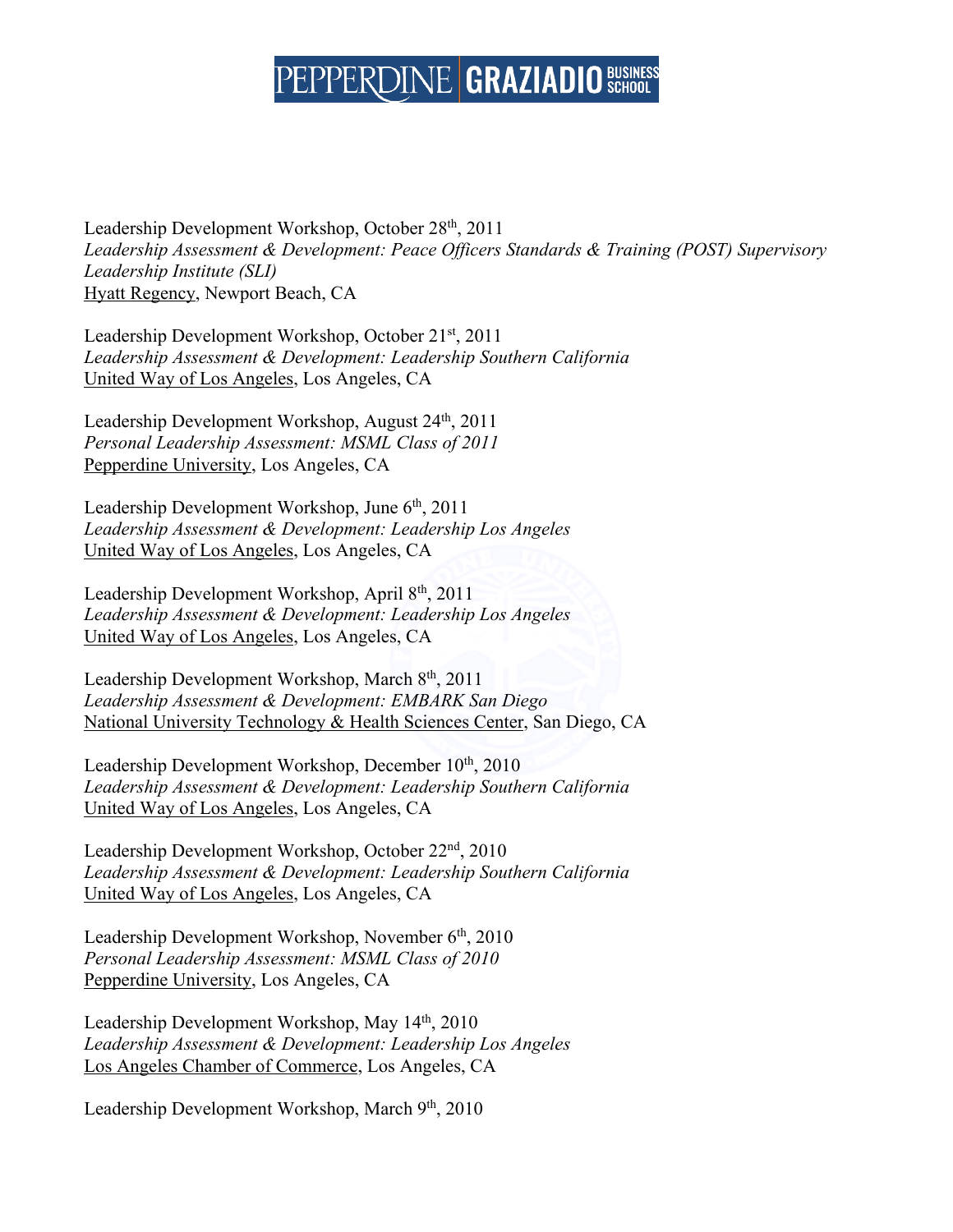*Leadership Assessment & Development: Leadership San Diego* UCSD Mission Valley Center, San Diego, CA

Leadership Development Workshop, January 22<sup>nd</sup>, 2010 *Leadership Assessment & Development: Leadership Southern California* Westminister Rose Center, Westminister, CA

Leadership Development Workshop, December 9th, 2009 *Leadership Assessment & Development: Leadership Fresno* Fresno Chamber of Commerce, Fresno, CA

Leadership Development Workshop, November 20<sup>th</sup>, 2009 *Leadership Assessment & Development: Leadership Southern California* Dorothy Chandler Pavilion, Los Angeles, CA

Leadership Development Workshop, July 10<sup>th</sup>, 2009 *Leadership Assessment & Development: Leadership Los Angeles* Paramount Studios, Los Angeles, CA

Leadership Development Workshop, June 13<sup>th</sup>, 2009 *Leadership Assessment & Development: Leadership Manhattan Beach* Pepperdine University, Los Angeles, CA

Leadership Development Workshop, June 12<sup>th</sup>, 2009 *Leadership Assessment & Development: Leadership Los Angeles* Los Angeles Chamber of Commerce, Los Angeles, CA

Leadership Development Workshop, June 1<sup>st</sup>, 2009 *Leadership Assessment & Development: Leadership Pasadena* Pepperdine University, Pasadena, CA

Leadership Development Workshop, April 4<sup>th</sup>, 2009 *Leadership Assessment & Development: Leadership Manhattan Beach* Pepperdine University, Los Angeles, CA

Leadership Development Workshop, September, 2007 *Mentoring Skills* PepsiCo Leadership Center, California State University, Los Angeles, CA

Leadership Development Workshop, January, 2007 *Mentoring Skills* PepsiCo Leadership Center, California State University, Los Angeles, CA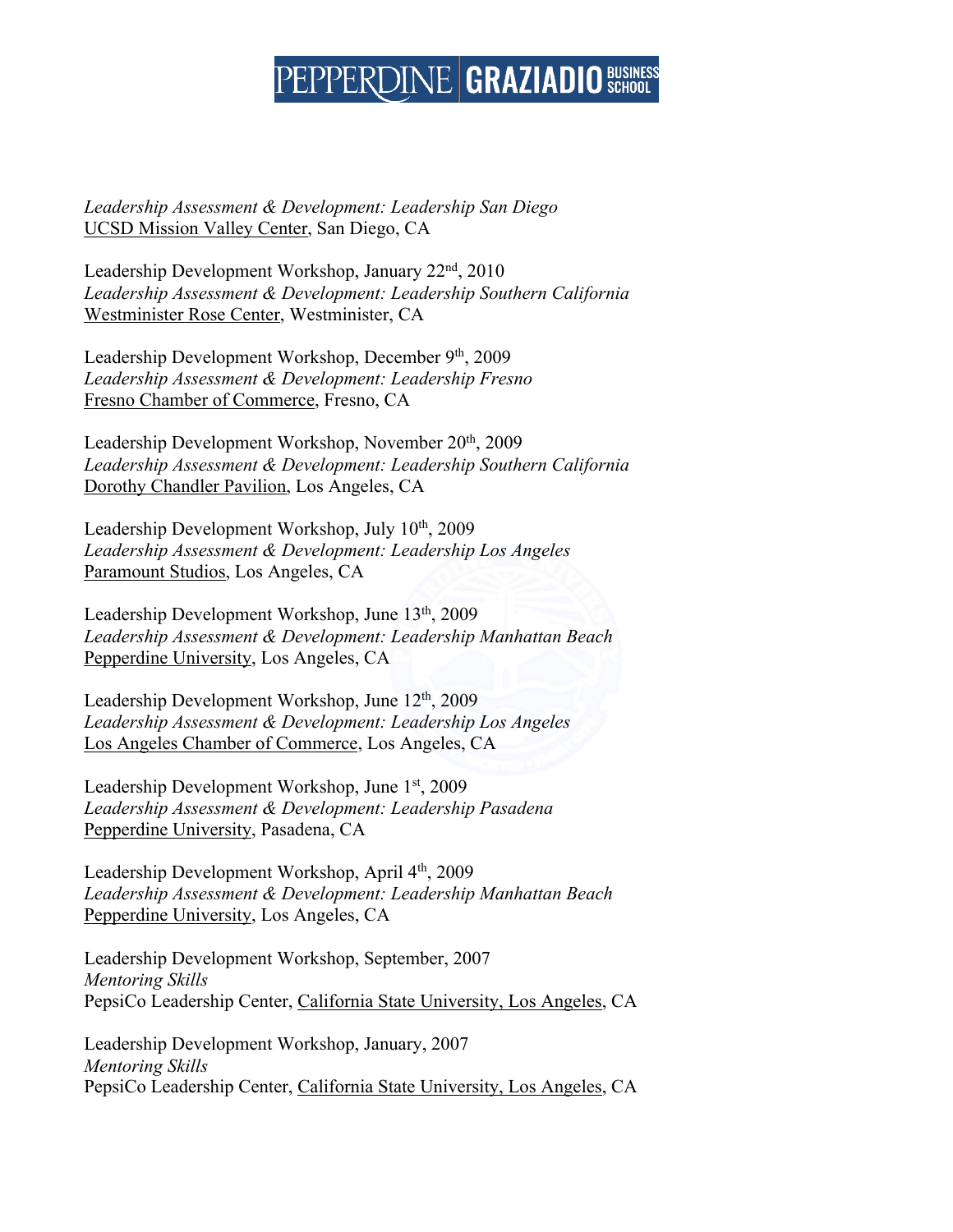Professional Development Workshop, May, 2006 *Connecting Thinking Styles to Leadership & Business Performance* AGI Inc., Annual Conference, Hyatt Westlake Plaza Hotel, Westlake Village, CA

Leadership Development Workshop, August, 2005 *Visionary Leadership Skills* PepsiCo Leadership Center, California State University, Los Angeles, CA

Leadership Development Workshop, April, 2005 *Leader Teambuilding, Mentoring Skills* PepsiCo Leadership Center, California State University, Los Angeles, CA

Leadership Development Workshop, August, 2004 *Leader Team-Building Skills, Mentoring Skills* PepsiCo Leadership Center, California State University, Los Angeles, CA

Frito-Lay Retailer Development Program, June, 2004 *Management Skills Workshop* Rehabilitation Services Administration, Washington, DC

### **PROFESSIONAL ASSOCIATIONS**

American Society for Healthcare Human Resources Administration Academy of Management Western Academy of Management Society of Industrial/Organizational Psychology American Society of Training and Development American Psychological Association

### **RESEARCH GRANTS, SCHOLARSHIPS, AND OTHER HONORS**

- 2019: *Fulbright U.S. Scholar Program*, Grant Application for 2020/21
- 2018: *Funds for Excellence*, Graziadio Business School, Pepperdine University
- 2017: *Funds for Excellence*, Graziadio Business School, Pepperdine University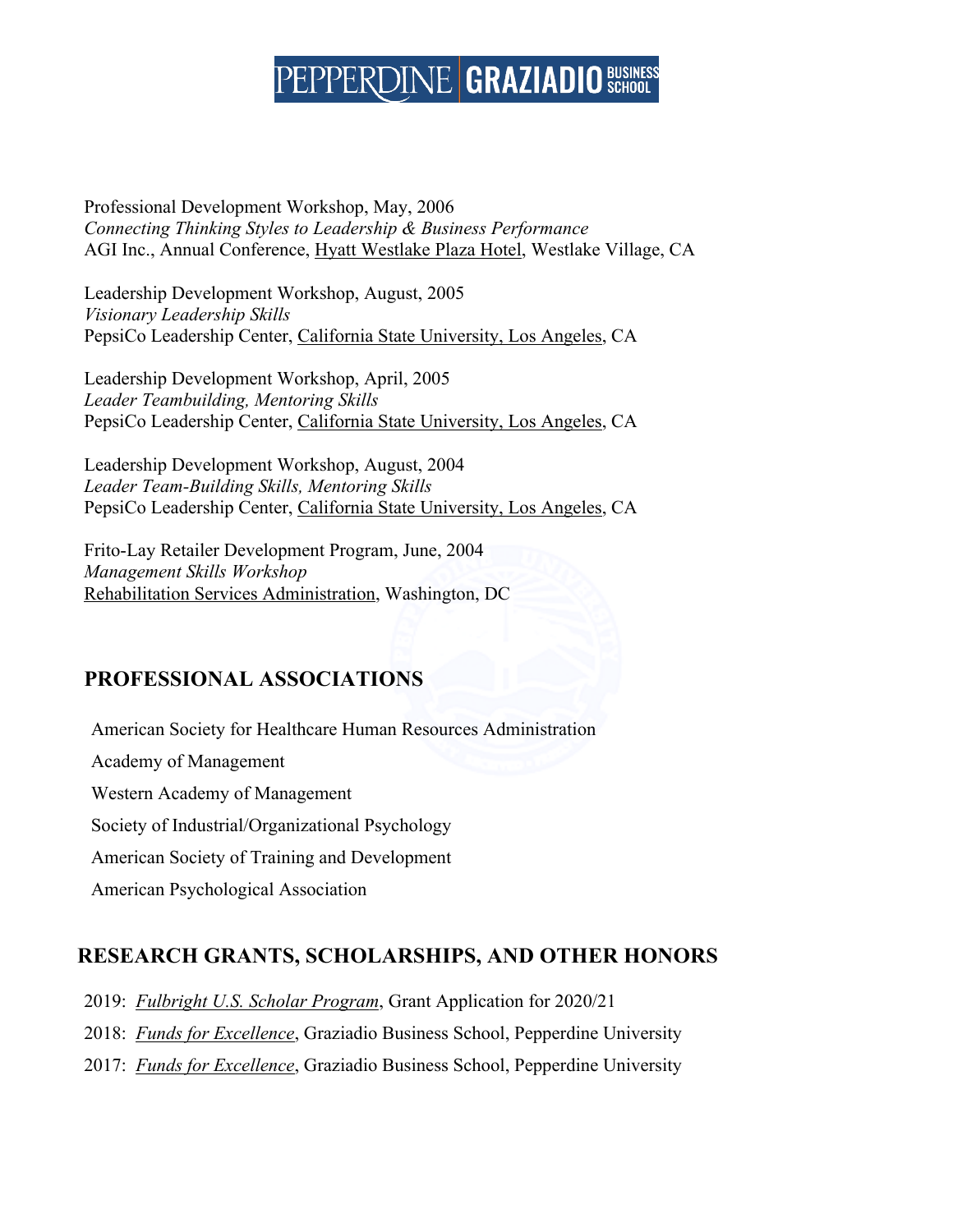- 2014: *Denney Chair Professorship (2014-2015)*, Graziadio School of Business & Management, Pepperdine University, Los Angeles
- 2013: *Funds for Excellence*, Graziadio School of Business & Management, Pepperdine University
- 2012: *Funds for Excellence*, Graziadio School of Business & Management, Pepperdine University
- 2012: *Provost's Grant*, Pepperdine University, Los Angeles
- 2010: *Funds for Excellence*, Graziadio School of Business & Management, Pepperdine University, Los Angeles
- 2008: *Julian Virtue Professorship (2008-2010)*, Graziadio School of Business & Management, Pepperdine University, Los Angeles
- 2006: *PepsiCo Foundation Grant*, PepsiCo Leadership Center, California State University, Los Angeles
- 2006: *CSULA Assessment Project Grant*, Assessment Project Grants Program, California State University, Los Angeles, CA
- 2002: *Student Commencement Speaker*, Claremont Graduate University, Claremont, CA
- 2001: *John Randolph Haynes Dissertation Grant*, Claremont Graduate University, Claremont, CA
- 1999: *Sigma Xi Honor Society*, Claremont Graduate University, Claremont, CA
- 1997: *Phi Kappa Phi Honor Society*, Eastern Washington University, Cheney, WA
- 1997: *Mary Shields Wilson Award Recipient*, Eastern Washington University, Cheney, WA